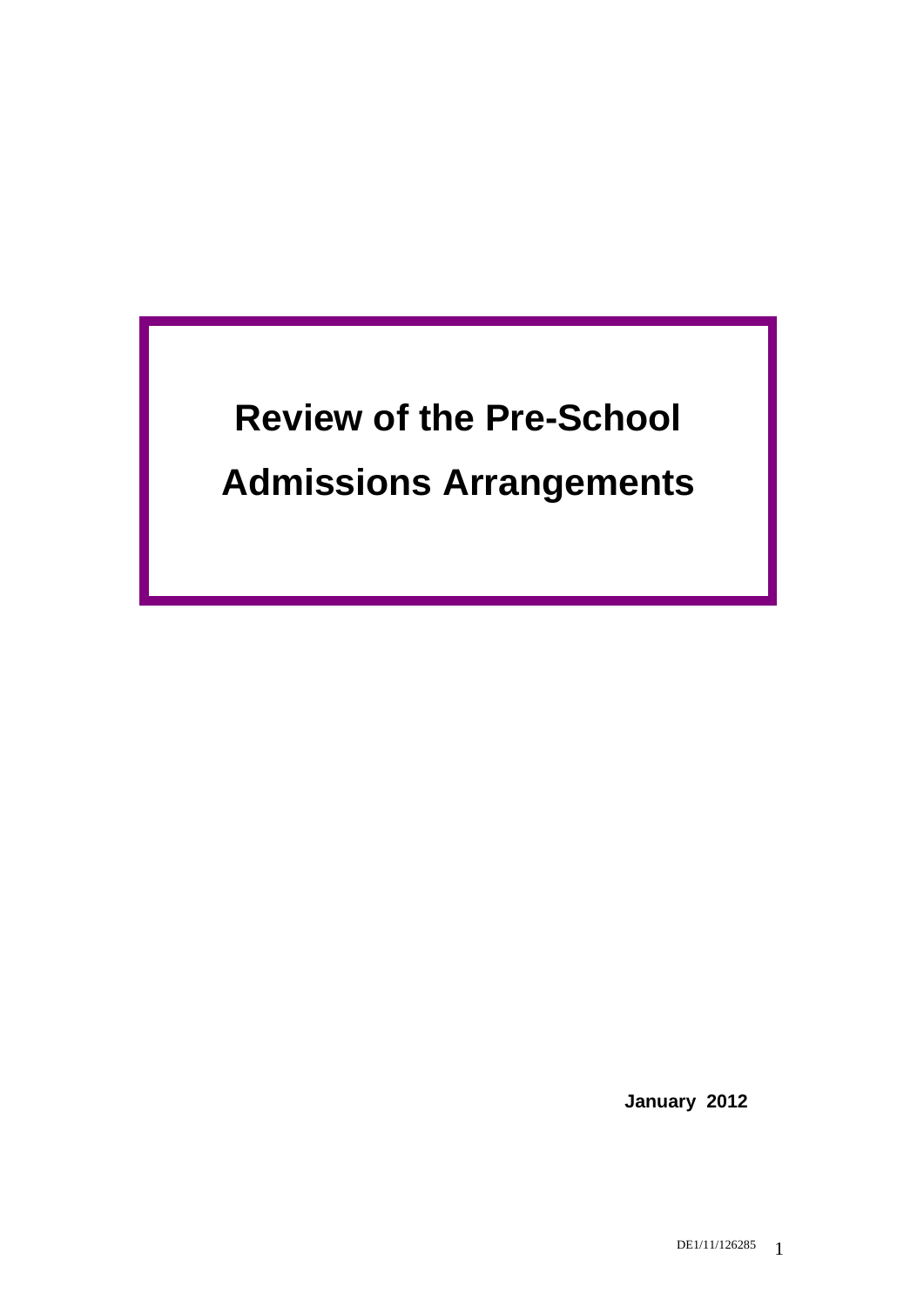# **Executive Summary of Actions**

# **Action 1**

The Department undertakes to notify ELBs/PEAGs of the indicative level of funding likely to be available for voluntary/private sector places no later than the October prior to the beginning of the admissions process.

# **Action 2**

The Department will seek to amend Part V of the 1998 Order so as to differentiate between pre-school provision for children in their final pre-school year and other provision; and to ensure that the open enrolment procedures for provision for children in their final pre-school year only apply to children aged at least 3 years and 2 months.

# **Action 3**

The Department will, undertake to

- review the admissions process:
	- o to consolidate the current two-stage process; and
	- o to explore whether there is scope for further administrative changes to enable the processing of applications from underage children more effectively;
- $\blacksquare$  outline its expectation<sup>1</sup> that settings admitting underage children should give priority to children from socially disadvantaged backgrounds.

# **Action 4**

The Department will undertake to improve the applications experience for parents, and the efficiency of the process, through centralised administration and the greater use of technology.

# **Action 5**

The Department will expect the ELB/PEAGs to review the nature and content of the information and publicity provided on the PSEEP and develop an innovative and relevant communications strategy to improve awareness of the Programme, particularly among target groups.

 $\frac{1}{1}$  See Action 7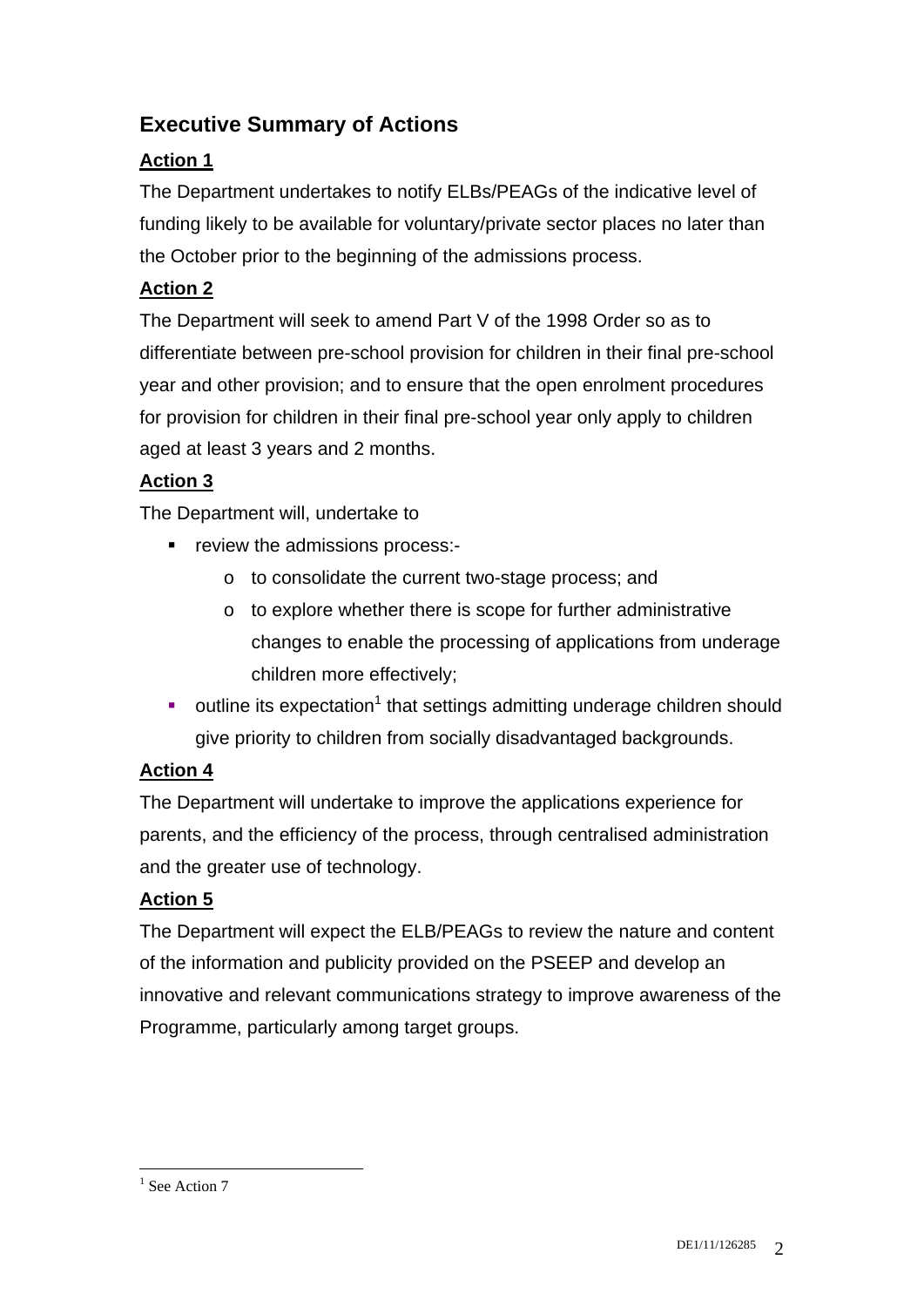# **Action 6**

As the July/August birthdays criterion can potentially disadvantage younger children in their pre-school year, the Department will revoke this criterion in the 1999 Regulations (and as a priority criterion for non-statutory providers).

# **Action 7**

The Department will ensure that the definition of children from 'socially disadvantaged circumstances' within the 1999 Regulations (and as a priority criterion for non-statutory providers) is examined with a view to mirroring the relevant economic elements of the definition of Free School Meal Entitlement.

## **Action 8**

The Department will develop and issue a Pre-School Admissions Code, providing specific guidance in relation to the content of admissions criteria, including the Department's expectations on the preference to be given to particular groups of children.

## **Action 9**

The Department will issue guidance to primary schools, ending the use of this criterion ( attendance at a specified nursery/ pre-school setting )as part of admissions criteria and amend the Primary

Schools (Admissions Criteria) Regulations (NI) 1997 accordingly.

# **Action 10**

The Department will examine, as part of the Early Years Strategy, the implications of standardising the duration of pre-school provision.

# **Action 11**

The Department will seek to bring forward the necessary legislative amendments to the Education (NI) Order 1997 required to prevent reception provision at the earliest opportunity.

# **Action 12**

The Department will expect the ELBs to produce a standard suite of relevant statistical data to inform local area planning. The data should be compiled by the ELB/ PEAGS on an annual basis and used:

> a) to inform the Department of the implications for the number of funded places required; and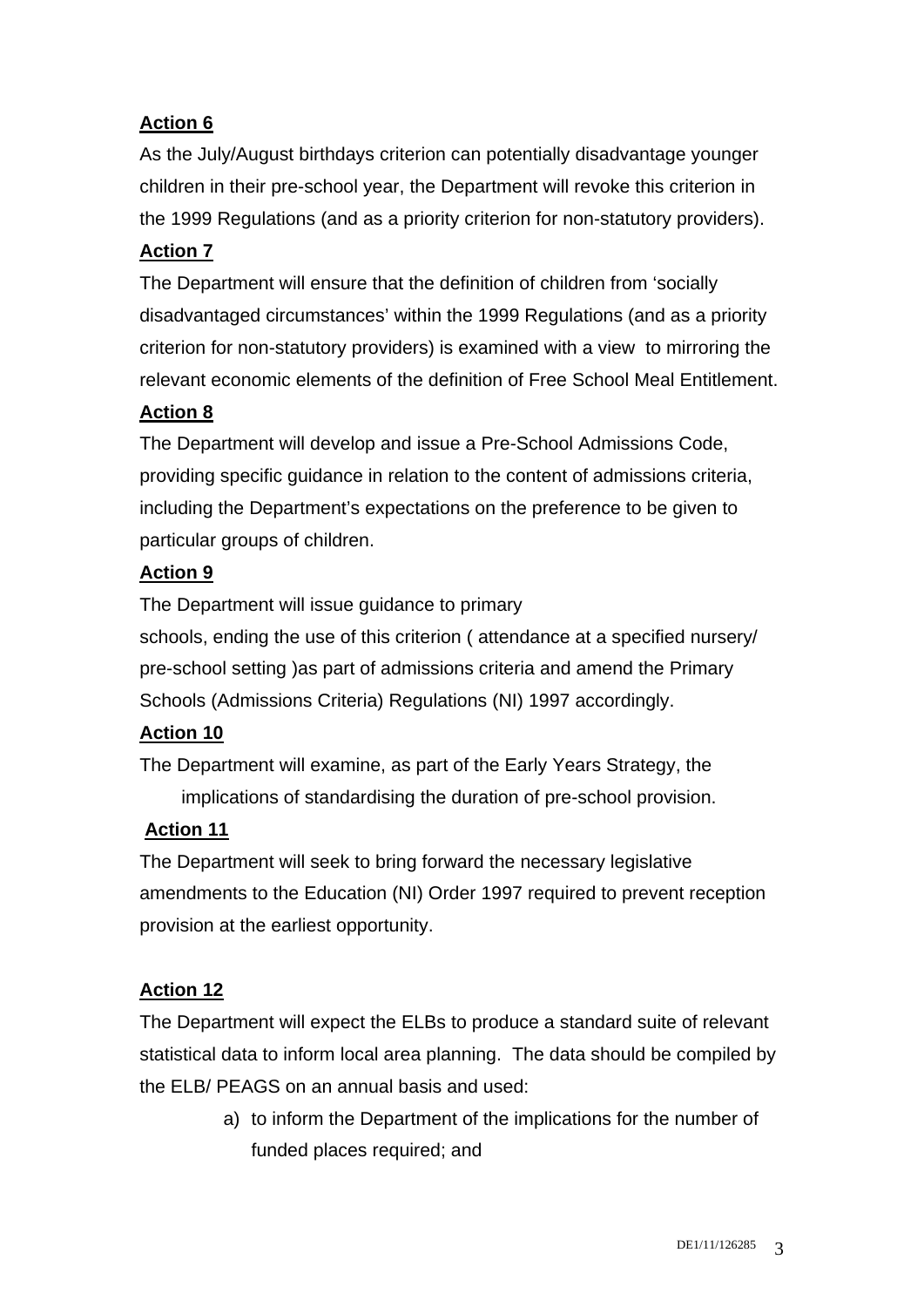b) by PEAGs in planning to match the supply of pre-school provision to local demand.

# **Action 13**

The Department will expect each ELB/PEAG to develop detailed contingency plans to meet shortfalls in provision in particular areas, including a robust shortlist/register of quality voluntary/private sector providers who have the capacity to meet additional demand within an area.

# **Action 14**

The Department will expect that the five ELB/PEAGs, working with colleagues in other sectors and drawing on effective practice elsewhere, develop a protocol to encourage and support the creation of additional voluntary/private sector provision where it is required.

# **Action 15**

The Department will review its policy on enrolment numbers in statutory preschool provision with a view to introducing greater flexibility into the system, including the potential for time- limited temporary extensions to enrolment numbers where all providers in an area are over-subscribed.

# **Action 16**

In progressing area based planning, the Department/ESA will undertake a strategic review of the number and location of pre-school places to inform future planning. In doing so, the Department will develop:

- a) a list of the quality indicators and other criteria which are specific to the pre-school phase; and
- b) a policy on sustainability within the pre-school phase.

# **Action 17**

The Department will not seek to place its existing policy on pre-school on a statutory basis at this time.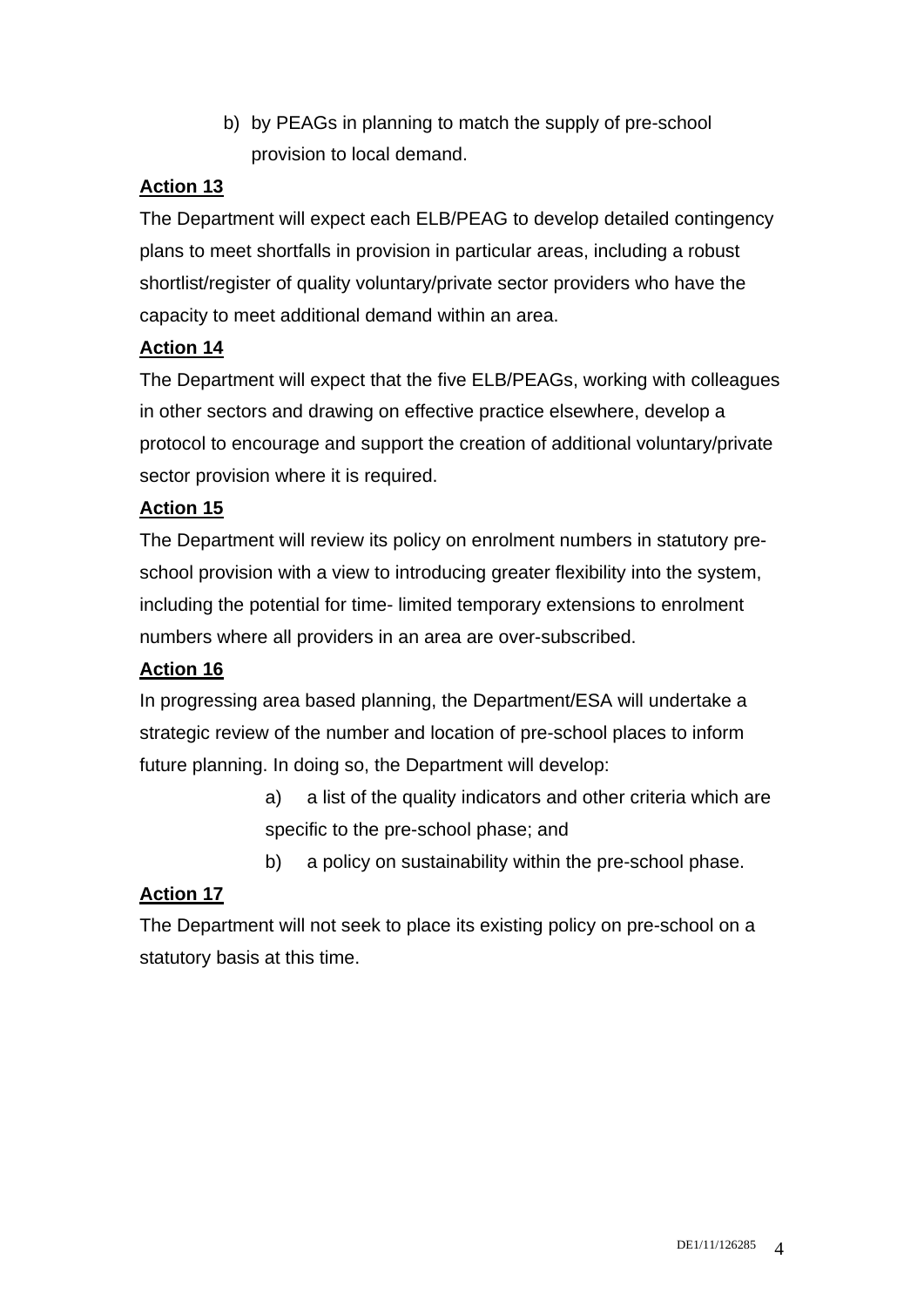# **1 Introduction**

- 1.1 The Department's Pre-School Education Expansion Programme (PSEEP) was launched in 1998. The main aim of the Programme was to provide a pre-school education place for every child in its immediate pre-school year whose parents wish to avail of it. The Programme has been operating for some years and while good overall progress has been made, a number of issues have arisen indicating the need for further improvement. In an Assembly debate on 7 June 2011, the Education Minister committed to an immediate review of the procedures for admission to pre-school places and to consider the implications of introducing a statutory right to pre-school.
- 1.2 The purpose of the Review is:
	- to review the arrangements for admission to pre-school, including the operation of the applications process for 2011;
	- to consider how the strategic planning process might be improved;
	- to assess the cost and wider implications of the introduction of a statutory right to pre-school education; and
	- **nake recommendations on how improvements might be made.**
- 1.3 The Review has been progressed in the context of the increasingly constrained financial environment facing the Education sector over the coming years. In order to maximise the effectiveness of the resources available, it is essential that resources are directed to the programmes and initiatives that contribute most to educational outcomes and that those services are delivered in the most effective and efficient way.
- 1.4 In undertaking the Review, the Department has received valuable input from a range of stakeholders, including; Transfer officers in the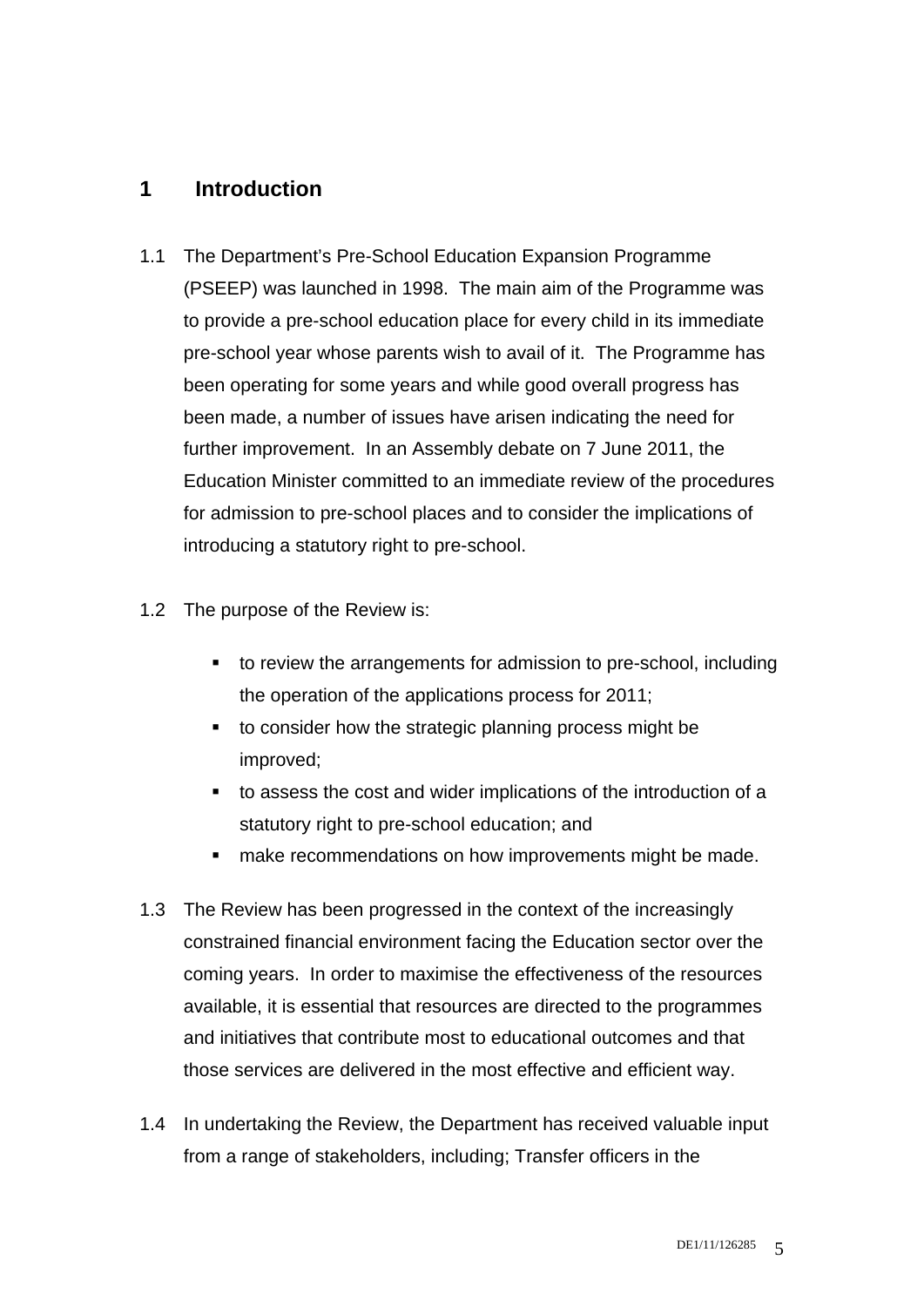Education and Library Boards (ELBs); Pre-School Education Advisory Groups (PEAGs) officers; the Council for Catholic Maintained Schools; Early Years - the Organisation for Young Children; Comhairle na Gaelscolaíochta; the Northern Ireland Council for Integrated Education; and a number of Associate Assessors of the Education and Training Inspectorate (ETI) who are current practitioners within the pre-school sector.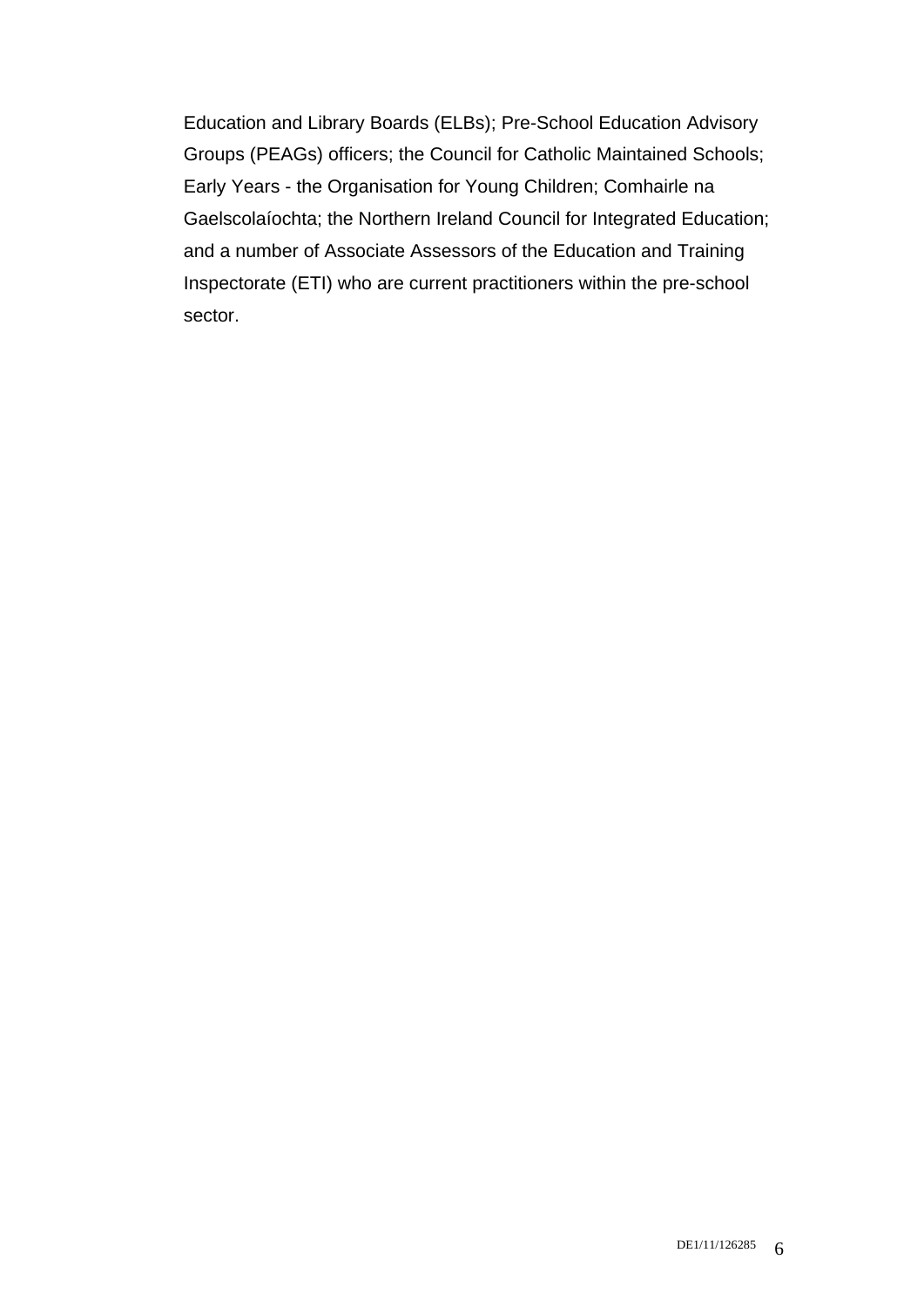# **2. Admissions Process**

- 2.1 Article 23 of the 1998 Education Order( as amended) by Education (NI) Order 2003 requires each Board to make arrangements for the parent of a child resident in the area of the Board to express preferences as to the school at which they wish pre-school education to be provided for their child; and where any of those schools/classes provide both fulltime and part-time pre-school education, to express their preference as to which kind of pre-school education they wish to be provided.
- 2.2 An annual circular is issued by the Department to schools, outlining the procedures to be followed and the timetable for the operation of the arrangements in relation to the following year's pre-school admissions. The process was broadly as follows:

#### **December/January**

ELBs publish information on providers and admissions criteria and advertise applications process.

#### **January**

Parents submit application form to first preference setting. The form also lists all other preferences.

#### **January - March**

Settings select children for admission in accordance with their published criteria. Where they are over-subscribed, forms from children who have not been placed are returned to the ELB, which sends them on to the next preference setting until the child is placed or all preferences are exhausted.

## **April**

- Providers issue letters to parents of children to whom they are offering a place.

- ELBs issue letters to parents of children who have not been offered a place, advising them where places are still available. It is then for parents to apply directly to settings for any further available places.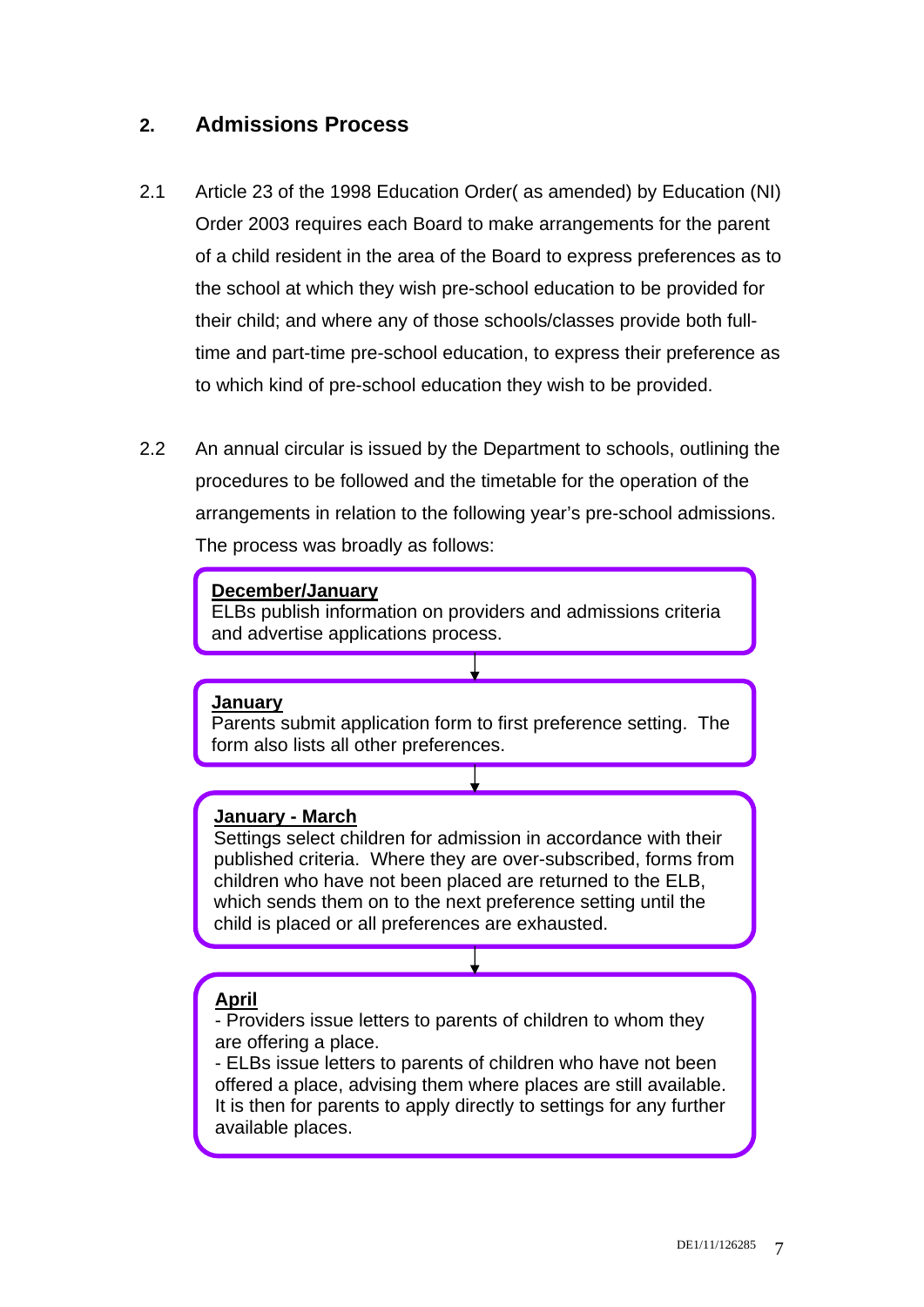- 2.3 Whilst the PSEEP is targeted at children in their immediate pre-school year, ie. Those children who have attained their third birthday on or before 1<sup>st</sup> July are eligible for a pre-school place in the September following, legislation allows children from the age of two to be admitted to a school if there are places remaining. Historically, statutory providers have offered places to these younger children where they are undersubscribed and have unfilled places. This has meant that there are fewer places at the end of the process for children in their immediate preschool year who failed to secure a place within their stated preferences to find an alternative setting.
- 2.4 The population has started to rise in recent years and the proportion of places filled by underage children has fallen (from 13.8% in 2006/07 to 8.1% in 2010/11). However, this phenomenon continues to impinge on the ability of target-age children to avail of a place. In 2010, over 1,200 target-age children initially failed to secure a place and yet over 900 underage children were placed. To enable the unplaced children to receive a pre-school year, an additional £1.4m was allocated to fund additional voluntary/private sector places for the correct-age children. This could not all be utilised, however, as settings had, by that stage, already allocated surplus places to fee-paying children.
- 2.5 In order to maximise the ability of correct-age children to avail of the places available in the Programme, the Department introduced a twostage approach to the admissions process for the 2011-12 intake. Under Stage 1, applications from target age children were considered first and parents of children who had not been placed had an opportunity to express further preferences. Applications from underage children were then processed under Stage 2 of the process along with further preferences from target-age children and late applications (see Annex A for detail of the process and timescale).
- 2.6 The revised process appears to have been successful in reducing the number of underage children placed (by around 71%). However, high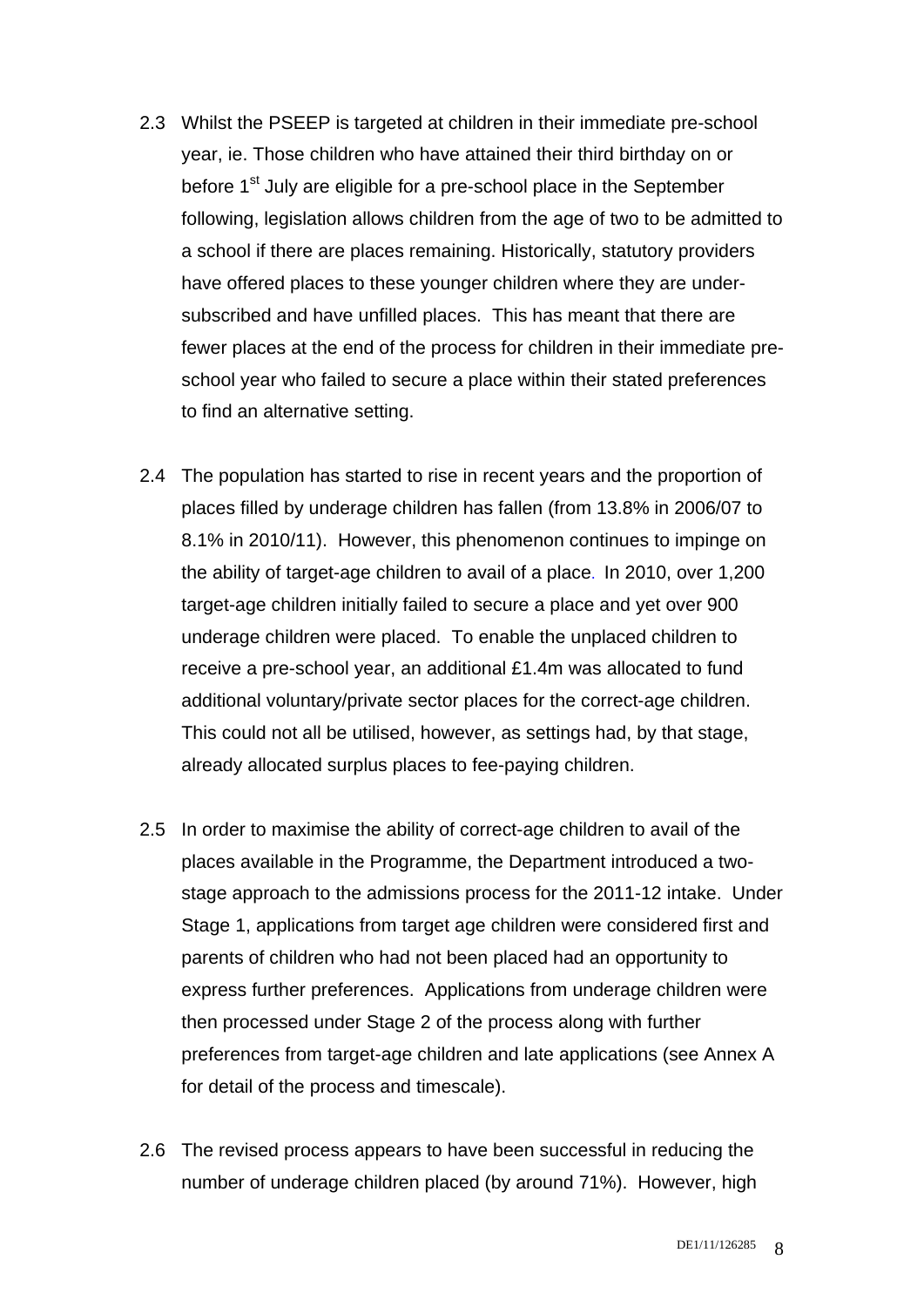levels of frustration and resentment were reported by political and media representatives among the 1,488 parents who had been advised (at the end of Stage 1) that they had failed to secure a place in a preferred setting. There were also suggestions that parents were being offered places at a considerable distance from their home.

- 2.7 It should be noted that of those parents, over half expressed further preferences, over 80% of whom subsequently obtained places. Some of those who did not submit further preferences were also subsequently offered places within their original preferences, as unallocated voluntary/private sector places were reallocated and additional funding was made available to purchase additional funded places within the voluntary/private sector.
- 2.8 It is also important to place in context the offer of alternative places to parents. When a child fails to secure a place in one of the parents' preferred settings, the PEAG officers provide a list of all of the remaining places available within the Board's area. Clearly, in view of the significant geographical coverage of each ELB, this list will invariably include settings that are in different areas. However, this is an expedient way of advising all of the parents of unplaced children within a Board's area of the places still remaining. It is then for parents to identify any suitable settings; it would not be feasible for officers to make judgements as to the settings individual parents may or may not be interested in pursuing.
- 2.9 At an overall level, it is considered that the system was very successful; 97% of the target-aged children who applied were offered a place. Of those who were not, the majority were those whose parents did not express any further preferences in Stage 2 of the process. The process was also successful in reducing the proportion of underage children within the system. However, it is considered that there are a number of ways in which the process could be improved so that it operates more effectively, more efficiently and provides a better experience for parents.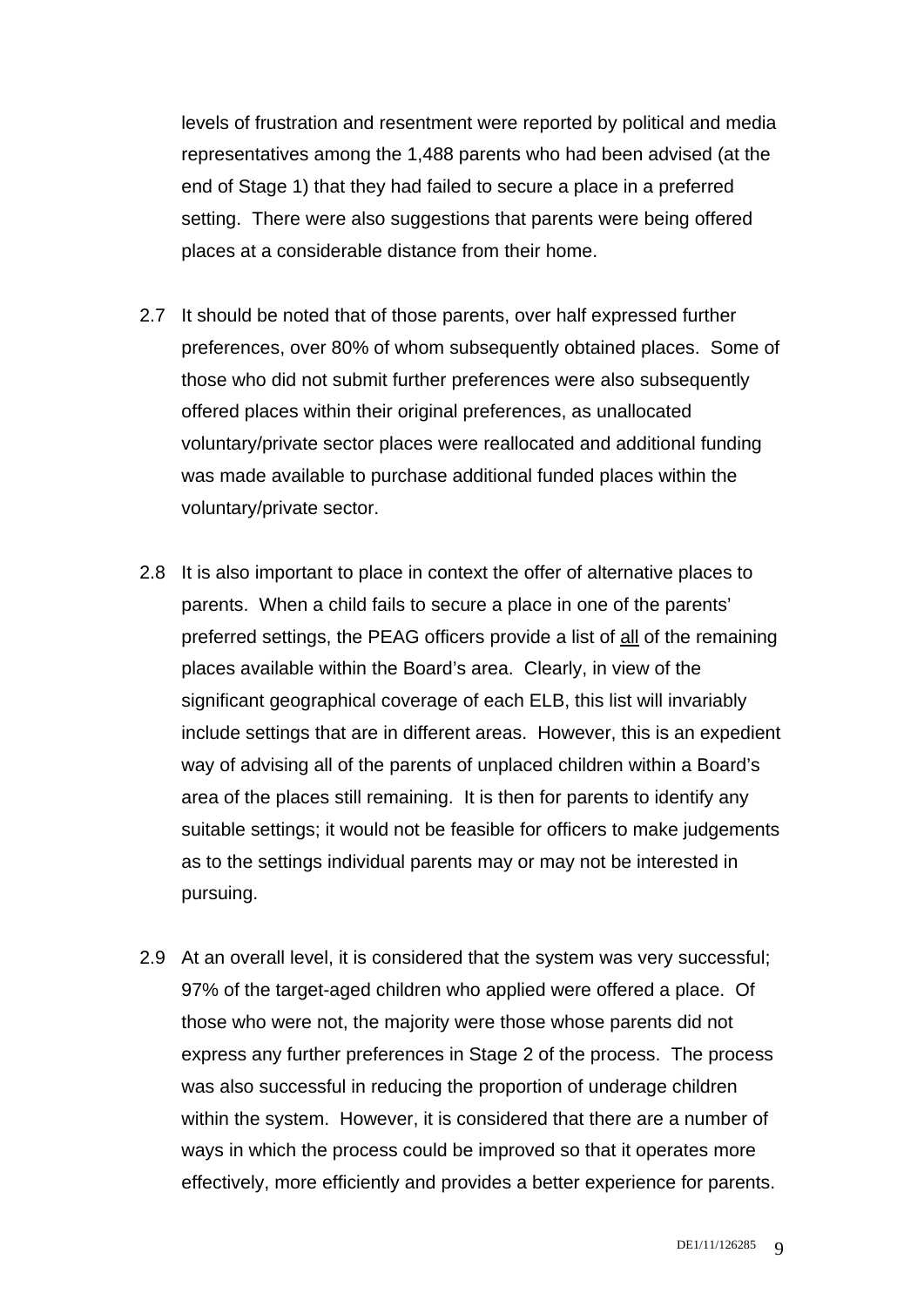#### **Funding**

- 2.10 The key issue identified as impacting on the effectiveness of the overall process is the late notification by the Department of the level of funding available for voluntary/private sector places. This inhibits the ability of the ELB/PEAGs to plan effectively and engage with voluntary/private sector providers from the outset. For the most recent process, the level of funding available could not made be known until January 2011, after applications had been received. This meant that in many cases PEAGs were not able to increase the number of places from existing providers within the Programme in areas of high demand or bring new providers in at the beginning of the process because there was no certainty as to whether these could be funded.
- 2.11 In the past, further allocations were subsequently provided to fund additional places in the voluntary/private sector for children who were unplaced. However, making additional funds available at a later stage in the process is of limited value as providers have often already offered places to fee-paying children to ensure that places are filled. Where providers are able to provide additional places in these circumstances, in order to comply with their admissions criteria they may seek to recall children they have previously had to reject. In some cases, these children have since been offered places in lower preference settings. This can produce a ripple-effect of displacement, which is problematic for Boards, providers and parents alike. Late allocation of funding also inhibits the ability of voluntary/private sector providers to plan financially, which has particular implications for staff recruitment.
- 2.12 Early notification by the Department of the funding available for voluntary/private sector places is essential to the effective and efficient operation of the process. This improves the ability of the system to plan to meet shifts in local demand, accommodate unplaced children and reduce uncertainty for parents. This would require the Minister to make an early decision in advance of the formal budget process and would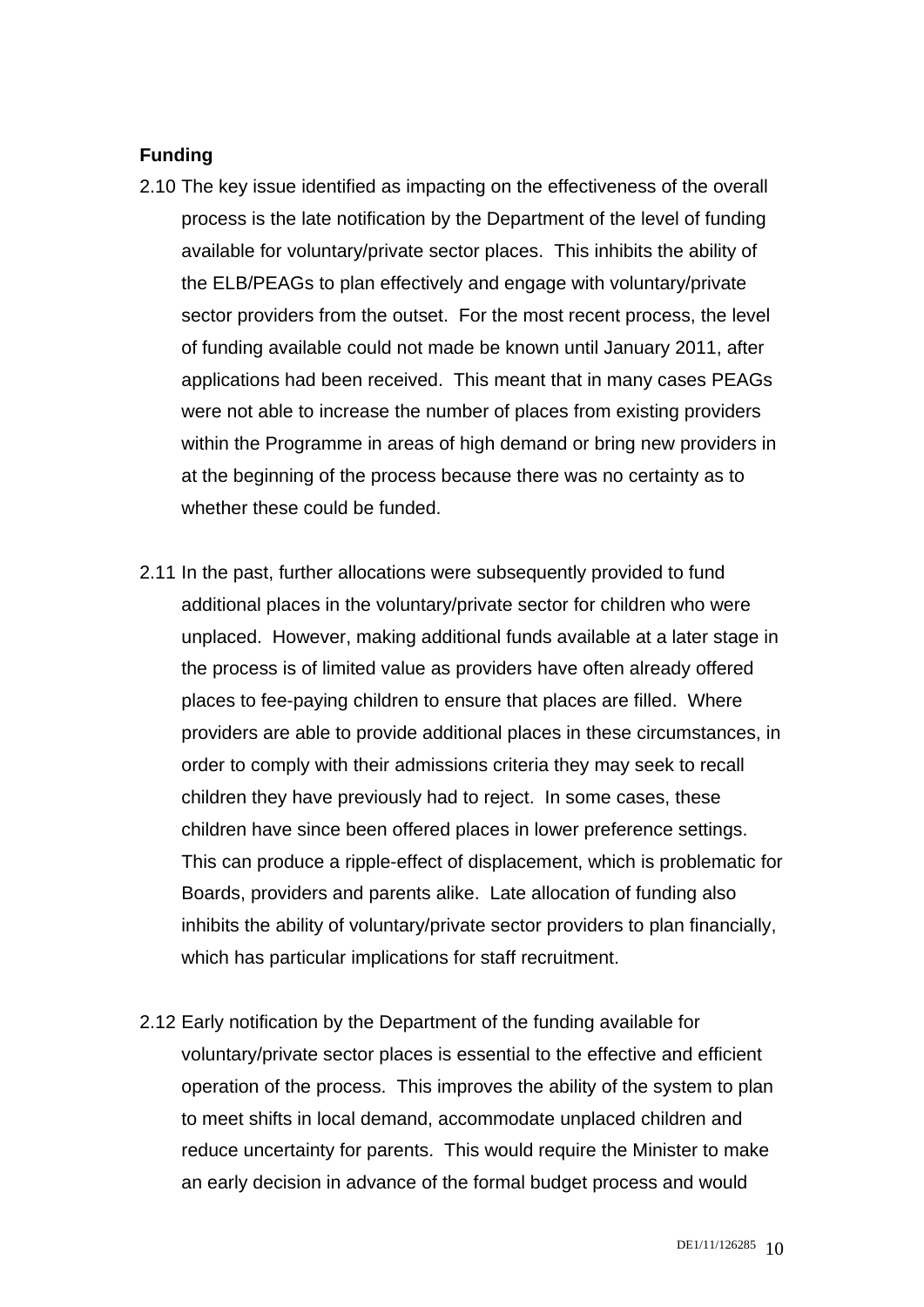give rise to a number of difficulties. However, the scope for the Minister to make an indicative allocation should be explored.

#### **Action 1**

**The Department undertakes to notify ELBs/PEAGs of the indicative level of funding likely to be available for voluntary/private sector places no later than the October prior to the beginning of the admissions process.** 

#### **Underage Children**

- 2.13 Article 17 of the Education (NI) Order 1998 defines pre-school education as education provided for a child, whether at a school or any other premises, at any time after he or she has attained the age of two years. There is widespread agreement that many two year olds are not at a stage of development where they can benefit from the pre-school experience provided through the PSEEP, which delivers a curriculum aimed at children in their final pre-school year. In some settings where there are significant numbers of underage children, the Department's Education and Training Inspectorate has found that the childrens' personal, social and emotional needs consume a considerable amount of the staff's time and attention. This, in turn, restricts the opportunities for staff to engage in sustained conversations to promote language, thinking and problem-solving. In order to overcome these issues, some settings have had to supplement the advised staff ratios with additional adults to better meet the needs of all children. The Northern Ireland Audit Office has also highlighted that some £10m has been invested in providing preschool education for two year olds over the course of the Programme, despite its primary focus being children in their pre-school year<sup>2</sup>.
- 2.14 As part of the Outcomes from the Review of Pre-School Education in Northern Ireland<sup>3</sup>, the Department determined that only children in their final pre-school year should be able to access statutory nursery.

<sup>&</sup>lt;sup>2</sup> The Pre-school Education Expansion Programme (Northern Ireland Audit Office, June 2009) <sup>3</sup> Outcomes From the Review of Pre-School Education in Northern Ireland (DE, April 2006)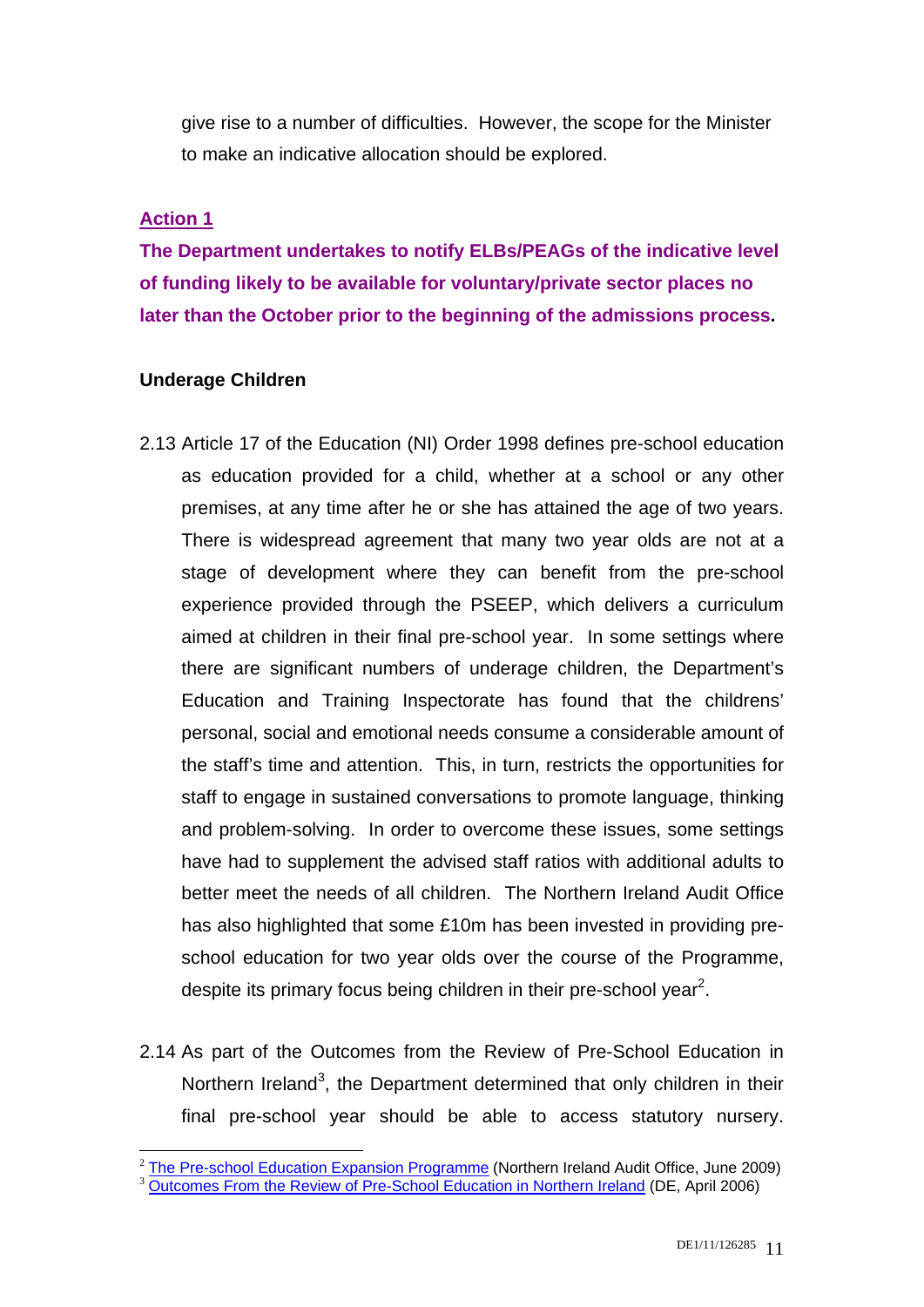However, this would require a change to primary legislation and was not enacted. There is growing recognition, however, that two year old children from disadvantaged backgrounds could benefit from more than one year of quality educational provision<sup>4</sup>. A specific Programme for Two Year Olds has been developed and is now fully integrated within Sure Start provision, which is targeted on designated areas of disadvantage. In addition, some statutory settings have developed ageappropriate provision for two-year olds. It is therefore considered that there are circumstances in which provision for two year olds may be appropriate and any amendment to legislation should not have the effect of precluding this provision.

2.15 During the most recent admissions process, applications were received for 2,514 underage children, many of which expressing more than one preference. Whilst these applications were reserved under the two-stage process until target-age children were placed or had an opportunity to express further preferences, all of the applications then had to be processed. Ultimately, only 325 were placed. Whilst this is a welcome reduction on previous years, these places still represent a cost to the system and a disproportionate administrative burden in view of the small proportion of children placed.

## **Action 2**

**The Department will seek to amend Part V of the 1998 Order so as to differentiate between pre-school provision for children in their final preschool year and other provision; and to ensure that the open enrolment procedures for provision for children in their final pre-school year only apply to children aged at least 3 years and 2 months.** 

<sup>1</sup> <sup>4</sup> The Foundation Years: Preventing Poor Children becoming Poor Adults (Frank Field, December 2010)

Supporting Families in the Foundation Years (Department for Education / Department of Health, 2011)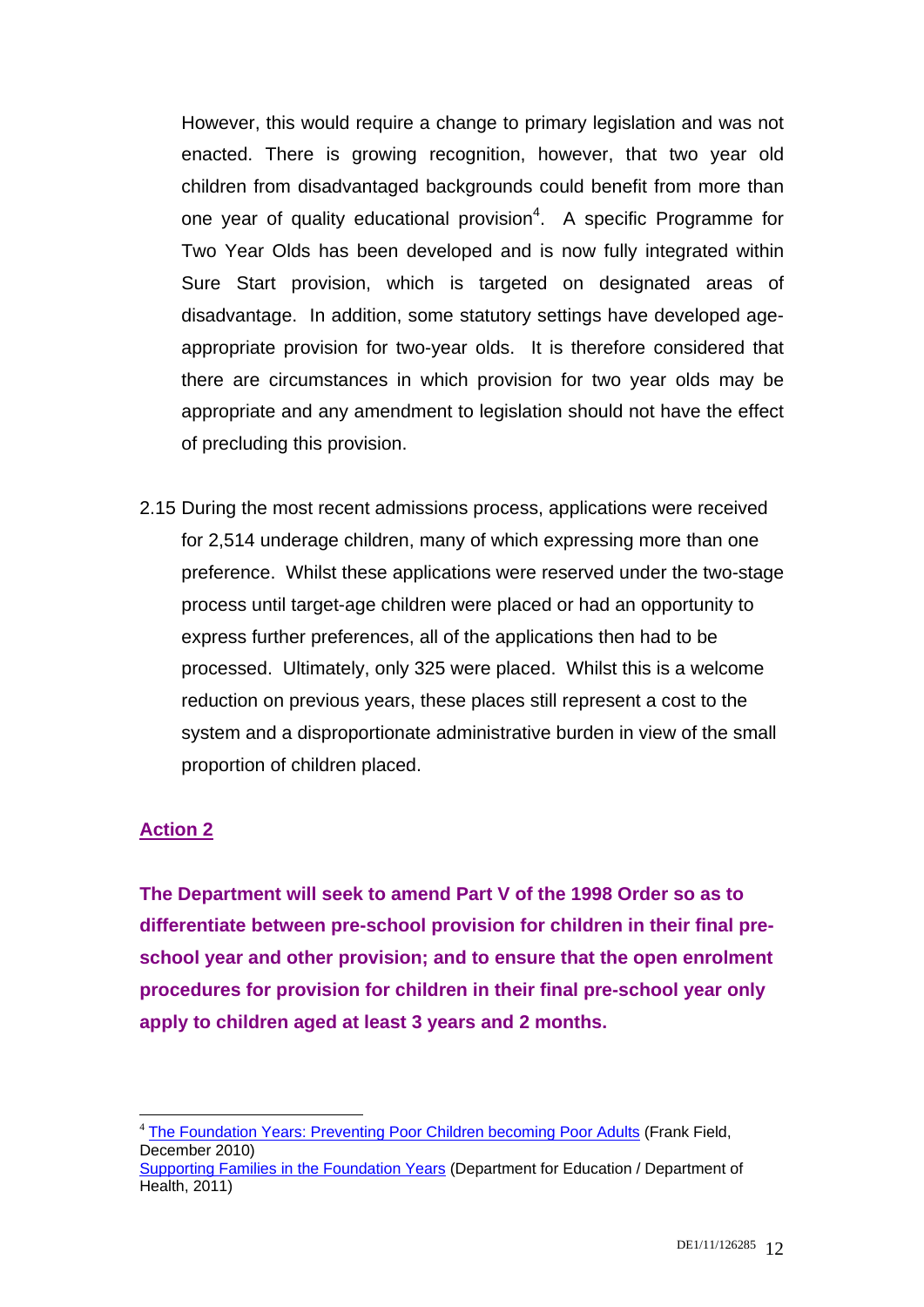# **Administration**

- 2.16 There is also scope to further improve the administration of the admissions arrangements so as to streamline the process, better manage expectations, and maximise the uptake of available places by correct-age children.
- 2.17 As a legislative amendment to exclude underage children from the open enrolment process would require Assembly approval and would take some time to effect, it is suggested that the following revisions to the administrative arrangements should be considered in the intervening period to further improve the effectiveness and efficiency of the process:
	- Applications are initially only invited from children in their final preschool year <sup>5</sup>;
	- All providers are allocated the maximum number of places for which they are registered and wish to accept so as to minimise the number of children unplaced;
	- As with 2011, parents of correct-age children who remain unplaced are invited to nominate further preferences and those are processed accordingly;
	- **If underage children cannot be excluded, further investigation is** undertaken to explore administrative options for the management of applications from under-age children.
- 2.18 The Department's draft Early Years Strategy has signalled that provision for two year olds should be a targeted service aimed at children from areas of significant disadvantage. Whilst targeted provision for relevant two year olds is provided, the Department should also seek to ensure that where underage children are admitted to undersubscribed statutory pre-school places, priority is also given to those who are from the most disadvantaged backgrounds. Settings that admit underage children should ensure that age-appropriate provision is provided. Where such

<sup>&</sup>lt;u>.</u>  $5$  A clear policy should be agreed and communicated on how late applications will be dealt with.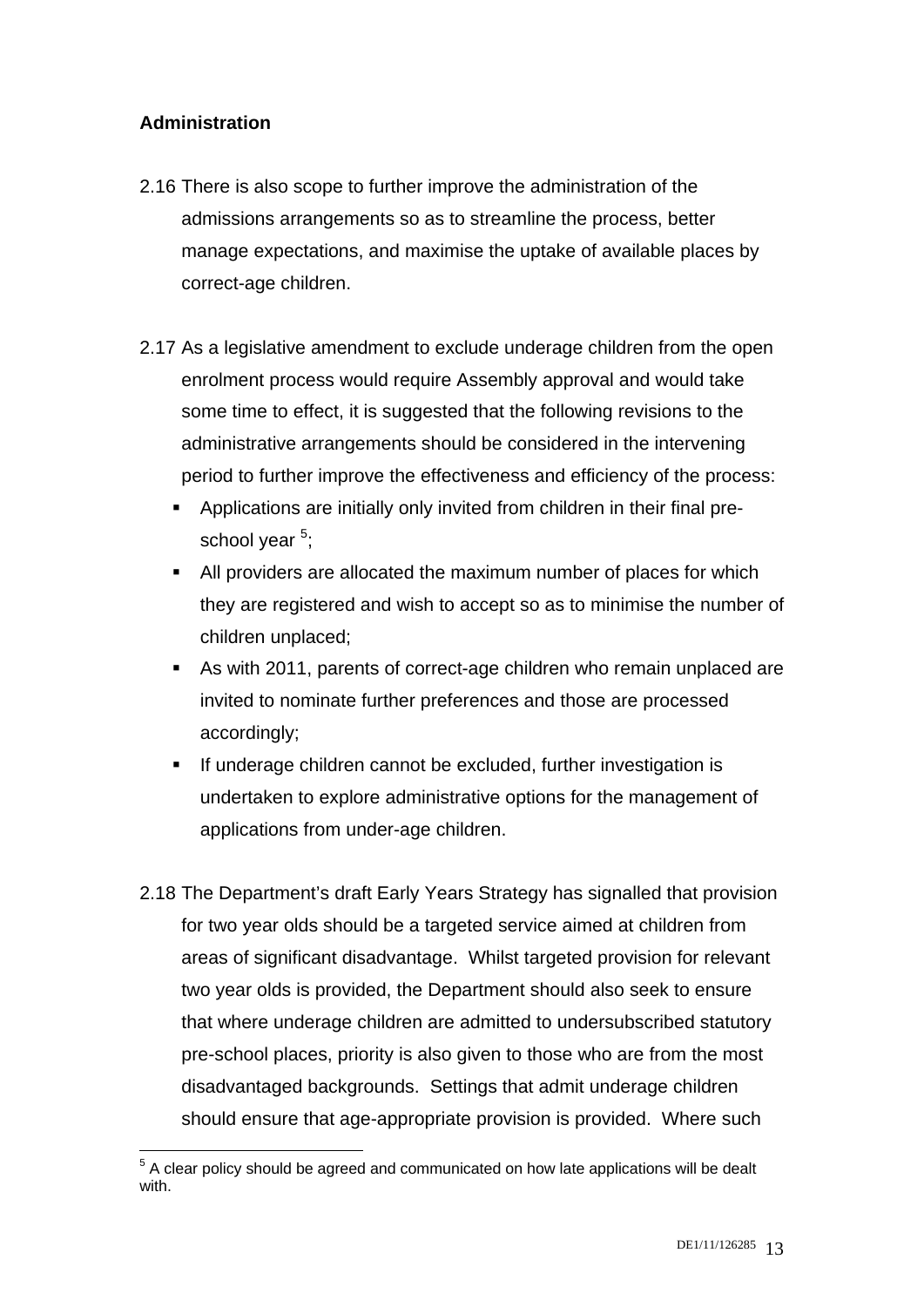settings are continually under-subscribed with correct-age children, the Department should consider the future viability of the setting.

## **Action 3**

#### **The Department will undertake to**

- **review the admissions process:** 
	- o **to consolidate the current two-stage process; and**
	- o **to explore whether there is scope for further administrative changes to enable the processing of applications from underage children more effectively;** 
		- **outline its expectation<sup>6</sup> that settings admitting underage children should give priority to children from socially disadvantaged backgrounds.**
- 2.19 Consideration has been given to whether the process could be further improved if it were to begin a few months earlier. Stakeholders have expressed reservations, however, about the readiness of parents to begin thinking about applying for a pre-school place almost a year before their child is due to begin their pre-school year. It has been suggested that it is more convenient for parents for the admissions processes for pre-school and primary school to be synchronised, particularly for those who may also have children attending primary school. There are also likely to be delays in the process if it runs over the Christmas holidays. Subject to Action 3, the timing of the process is not therefore considered to require further change.

## **Technology**

2.20 In the longer term, it is considered that there is significant scope to improve and modernise the admissions process through the use of technology. Currently, the ELBs produce extensive booklets for parents with information on the settings available within particular areas (eg. District Council areas) and their admissions criteria to assist parents in

<sup>&</sup>lt;sup>6</sup> See Action 7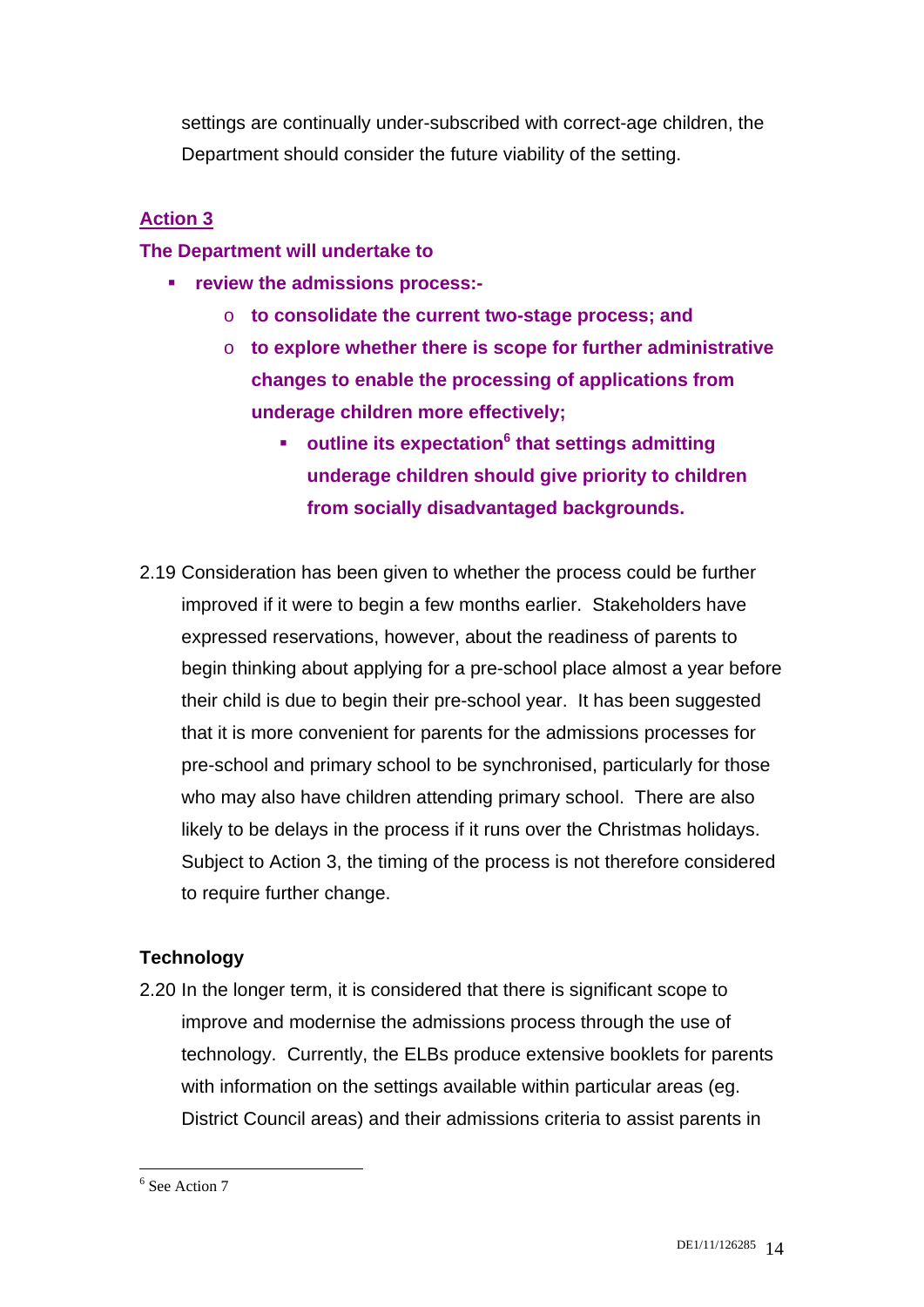indicating preferences. Last year, production of these booklets cost over £50,000. Most of the information in the booklets is of little relevance to individual parents, as they are only likely to be interested in a limited number of settings. Where they live on the border of another area or indeed another Board, different sets of booklets may be required in order to identify the most suitable settings. It is considered that a more effective and efficient means of making this information available to parents would be through an interactive map, available online, that would allow parents to identify the settings available within their vicinity and provide details of their admissions criteria (See Annex B). Hard copies of the information on relevant settings could be made available on request.

- 2.21 In addition, it is suggested that rather than applications being sent to individual settings and processed by 5 different ELBs, they should be sent to a single location and processed centrally. This would provide a single point of application for all parents, facilitate consistent recording of information, enable duplicate applications to be identified at an earlier stage and provide clarity as to the status of applications that cross ELB boundaries.
- 2.22 Provision should be made to allow parents to submit applications electronically, although it is recognised that some parents may still prefer a paper-based application. All applications should be processed electronically, rather than via a manual, paper-based system. Such an approach would require all settings to have access to a computer and adequate procedures to be in place to ensure compliance with data protection requirements.

#### **Action 4**

**The Department will undertake to improve the applications experience for parents, and the efficiency of the process, through centralised administration and the greater use of technology.**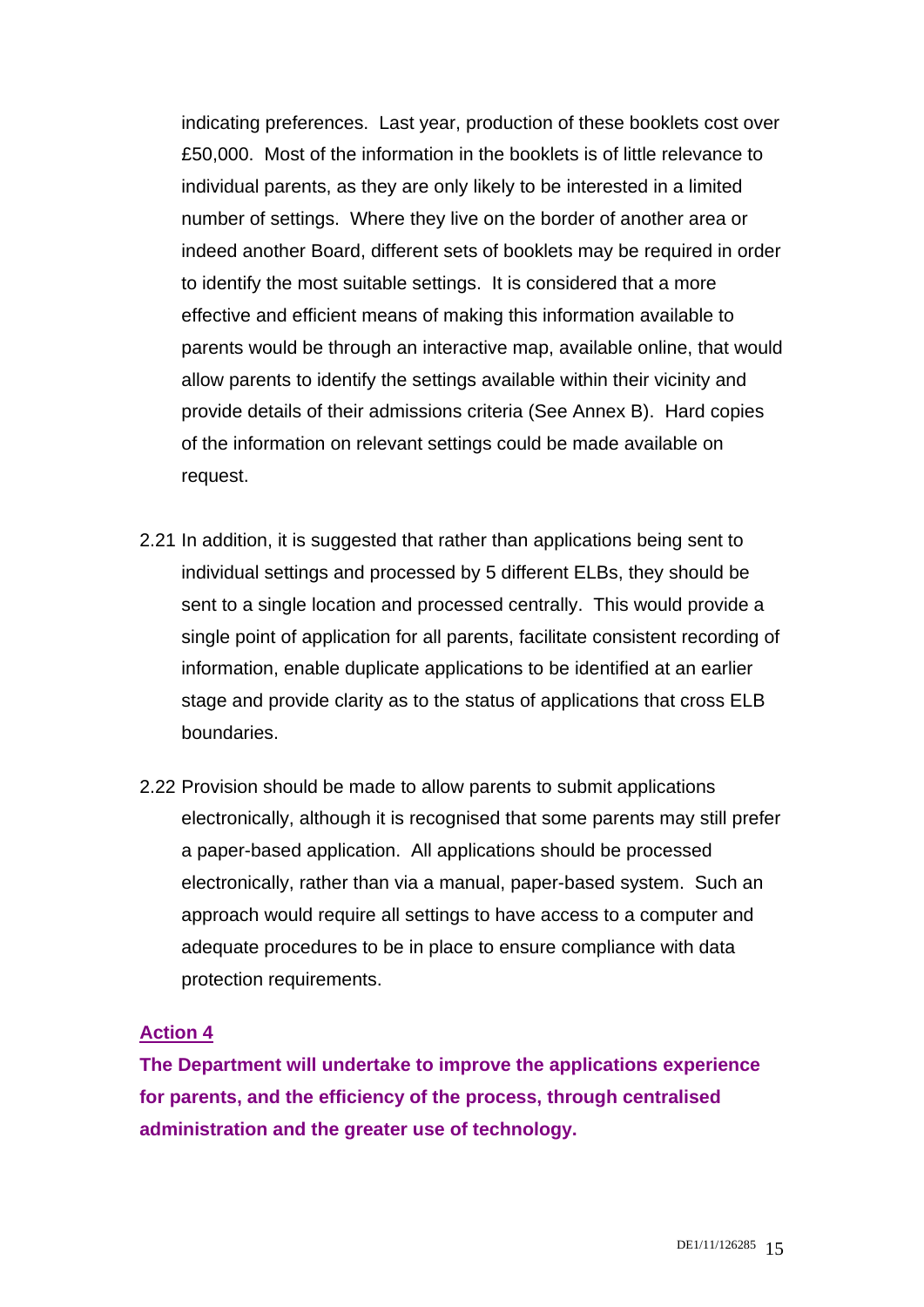#### **Communication**

- 2.23 Contributors to the Review have highlighted a number of areas where there is a need to improve awareness and understanding of the nature, purpose and benefits of the Pre-School Programme – especially among parents. In particular, there is a lack of understanding;
	- that the service exists to provide a pre-school educational experience to children – not to provide free day-care;
	- that high quality provision is delivered in all sectors and that all settings in the Programme are subject to the same requirements and expected to deliver the same curriculum;
	- that regardless of the school or setting in which the provision is situated, funded pre-school provision is non-sectoral;
	- about the age of children at whom the Programme is targeted;
	- about the extent of the provision offered under the Programme;
	- that parents are expressing a preference not a choice;
	- why it is important that parents identify more than one preference (but that preferences should only be listed where the parent would be prepared to accept a place in the setting); and
	- why it is important that children from disadvantaged circumstances get priority.
- 2.24 The need to improve communication was also highlighted in the Department's 2011 Parental Survey<sup>7</sup>, which identified that 14.1% of parents of children with no-pre school education and 30% of parents of children who paid for a pre-school place 'Did not know funded places were available'. There were also indications that some parents were unaware of key deadlines. The research concludes that there may be a need for awareness-raising and improved information provision.

<sup>1</sup> <sup>7</sup> Pre-School Education Expansion Programme: Survey of Parents (April 2011). 1,018 parents returned questionnaires. 191 reported that their child had not undertaken a preschool year. 154 reported that they had paid for a child's place.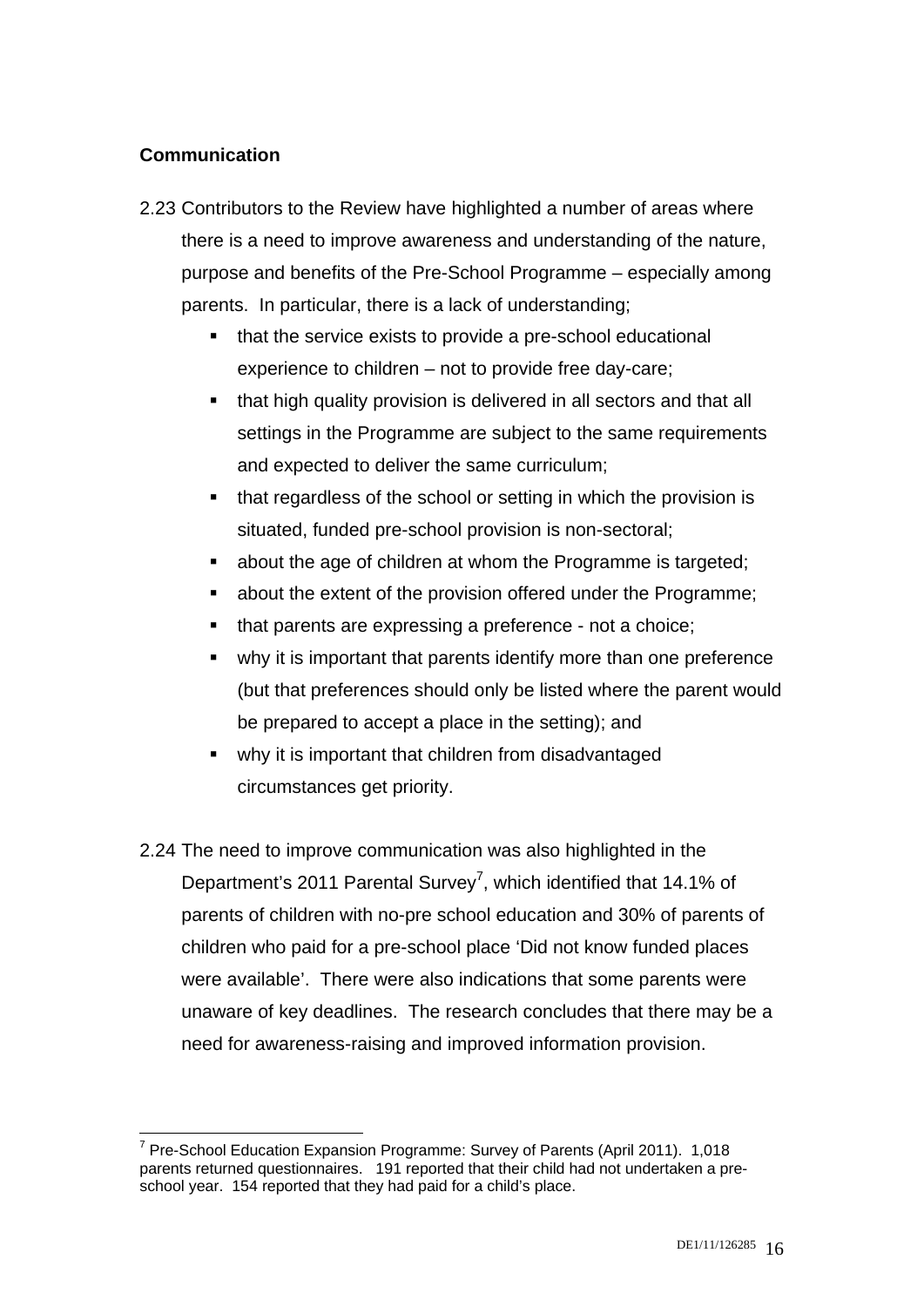## **Action 5**

**DE will expect the ELB/PEAGs to review the nature and content of the information and publicity provided on the PSEEP and develop an innovative and relevant communications strategy to improve awareness of the Programme, particularly among target groups.**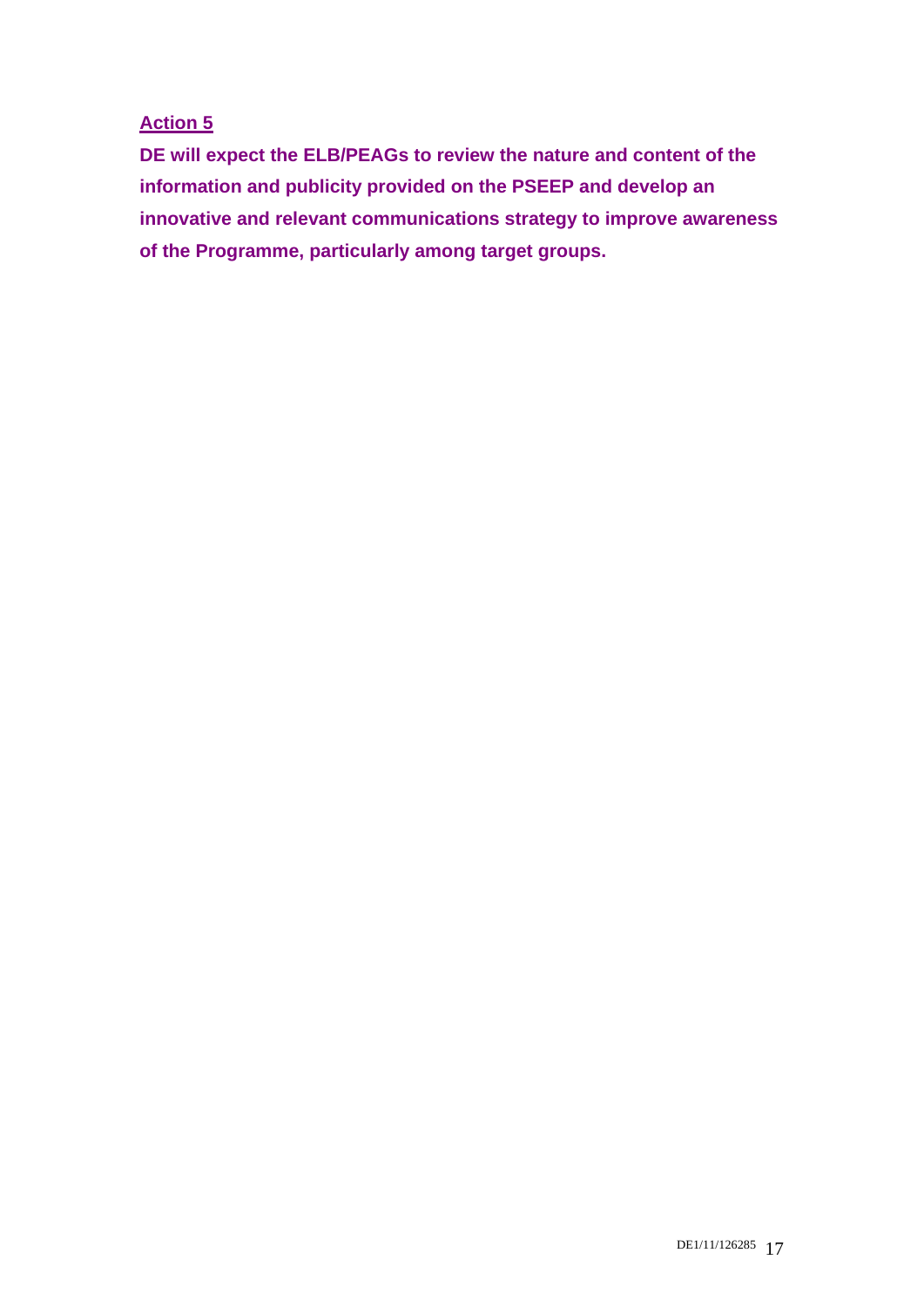# **3 Policy & Structural Arrangements**

3.1 Whilst there is scope to improve the arrangements within which preschool admissions are administered, there are a number of policy requirements and structural arrangements (within which those procedures must operate) which can contribute to parental anxiety and frustration.

## **Use of Priority Criteria:**

- 3.2 In allocating pre-school places to children, the Pre-School Education in Schools (Admissions Criteria) Regulations (NI) 1999 require schools to give priority to;
	- children from 'socially disadvantaged circumstances', defined as children who have a parent in receipt of income support or incomebased jobseeker's allowance; and
	- the oldest children in their immediate pre-school year, ie. those with birthdays in July or August.
- 3.3 The PSEEP requires that voluntary/private sector providers within the Programme also apply these criteria when allocating places. The criteria were introduced during the phased increase in the number of pre-school places under the PSEEP, to ensure that those who were considered to derive most benefit from a pre-school place had priority.
- 3.4 The application of these criteria is often a source of resentment among parents of children who have failed to secure a place at the setting of their preference, particularly where there is a perception that places have been secured on this basis by children from 'outside the area'. The criteria were introduced at a time when the level of pre-school provision stood at around 45% to ensure that within the limited provision available, priority could be ensured for the children who were considered to need it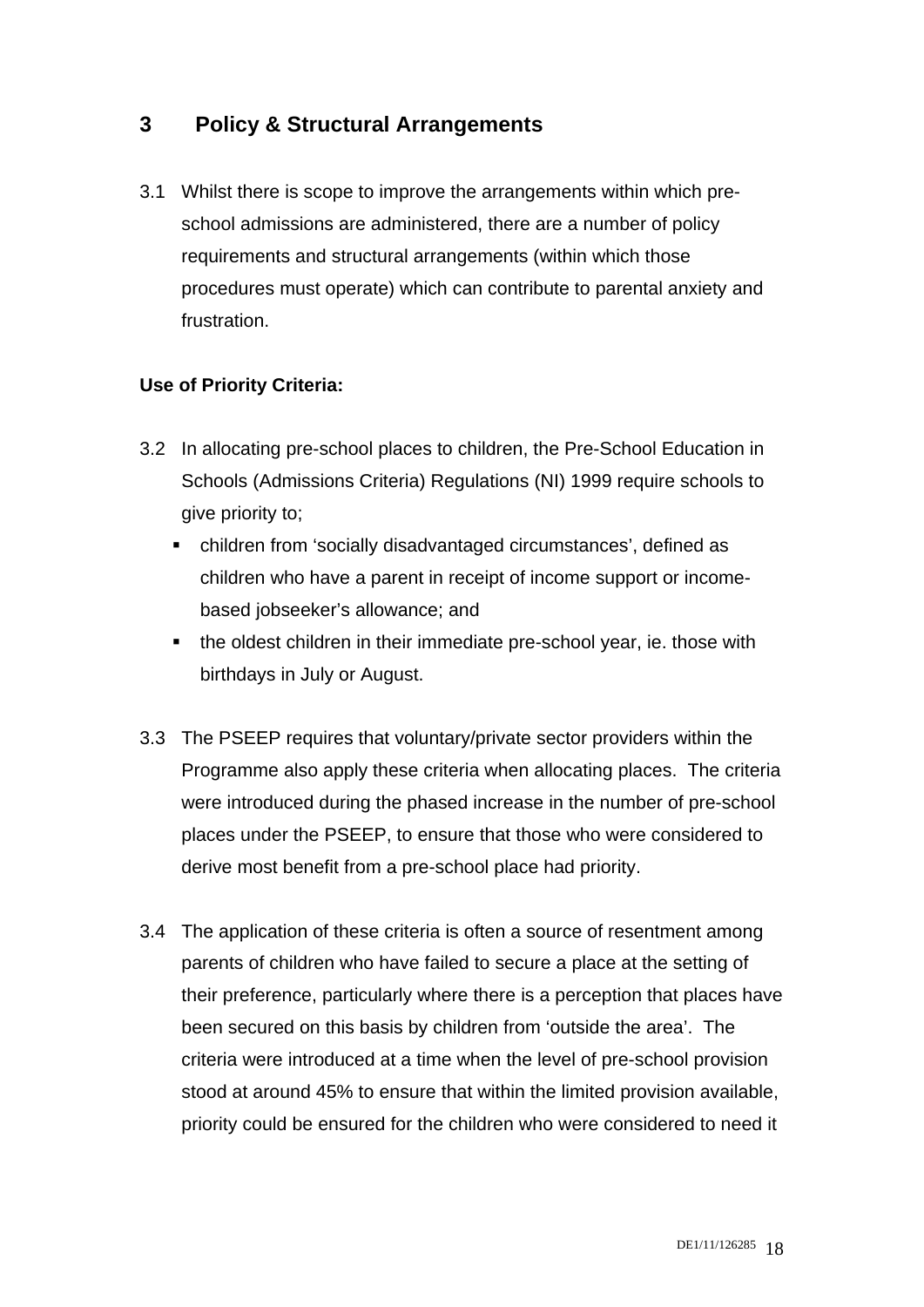most. As provision currently stands at around 105% $8$ , the continuing relevance of the criteria is questionable when, at a system level, there is broadly sufficient provision to meet demand.

- 3.5 The July/August birthdays criterion was primarily introduced to give priority to these children in the initial phase of the PSEEP because if they failed to secure a place, they would not have any educational experience until after their fifth birthday when they begin primary school. In the 2004 Review<sup>9</sup>, the Department concluded that the July/August criterion should be removed as it was considered that it could disadvantage younger children (eg. a child born at the end of June, who will only be 4 years and 2 months on starting school, may not get a pre-school place because older children have been given priority). The Review also concluded that there was a need to review the definition of social disadvantage to reflect changes to the benefits system, especially relating to low paid working parents, and to have a shared definition across government.
- 3.6 In recent years, the proportion of children in pre-school with a summer birthday has remained fairly constant, at around 21-22%<sup>10</sup>. The proportion of children from socially disadvantaged backgrounds has risen by around 6 percentage points since 2008-09 to  $21\%$ <sup>11</sup>, which is unsurprising in view of the economic downturn. The proportions vary in different areas, however, and in 2010-11 the figure in the Belfast Education and Library Board stood at around 41%. This is also set in the context of an increase in the overall numbers of children attending preschool in recent years.

<sup>1</sup>  $8$  Based on the number of places available relative to the number of applications from correctage children in 2010/11.<br><sup>9</sup> Review of Pre-School Education in Northern Ireland (June 2004)

<sup>9</sup>

<sup>&</sup>lt;sup>10</sup> Data on dates of birth is only available in relation to children in the statutory sector.<br><sup>11</sup> Data relating to children attending nursery units in primary schools also includes children

with Free School Meal Entitlement (FSME). A proportion of the rise in this group may be attributable to the extension of the eligibility for FSME. However, increases were recorded in all setting types.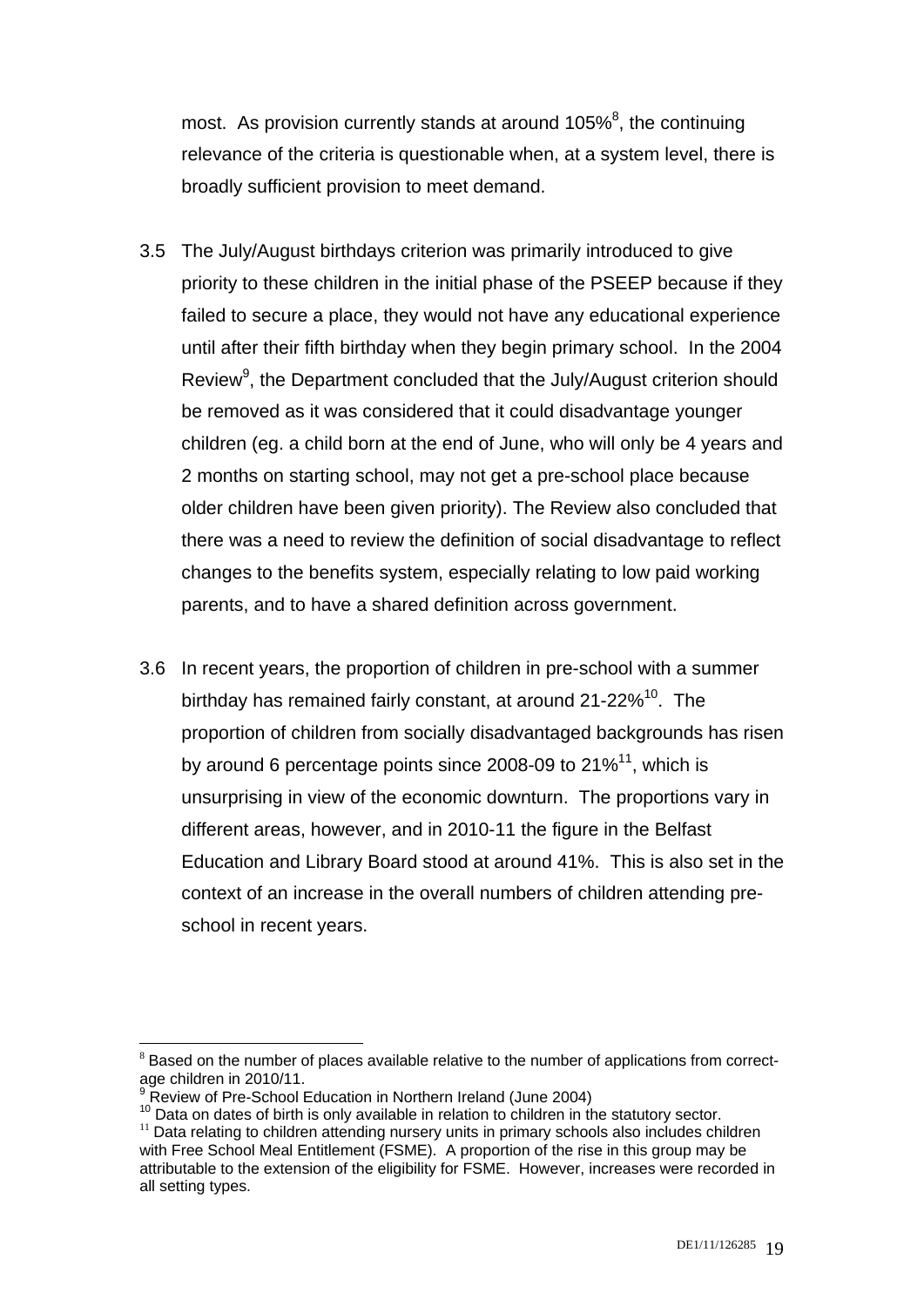3.7 Significantly, the *effect* of both of the criteria has changed considerably with the expansion of pre-school provision. Where previously their impact was to support maximum participation by particular groups, their continuing existence in a context of broadly sufficient overall provision has the effect of giving these groups priority in *choice of setting*. In areas where there are higher concentrations of these groups, this impact may be felt more keenly. However, it is questionable to what extent children are travelling outside their immediate area to attend pre-school. In  $2010/11$ , 66% of children attending nursery units in primary schools<sup>12</sup> lived within 1 mile of the setting; 82% lived within 2 miles. Where postcodes were recorded for children in urban areas, this rose to 72% and 86% respectively. Children from disadvantaged backgrounds are less likely to attend settings outside their immediate area, with 96% of those attending nursery units living within 2 miles of the school.



3.8 It is not considered that there is any justification for the continued use of the July/August criterion. There is no educational reason why older children should have priority access to pre-school education; indeed,

<sup>&</sup>lt;u>.</u>  $12$  Data on the postcodes of children attending pre-school is only available for children attending nursery units. In 2010-11, postcodes were not recorded in respect of 252 children.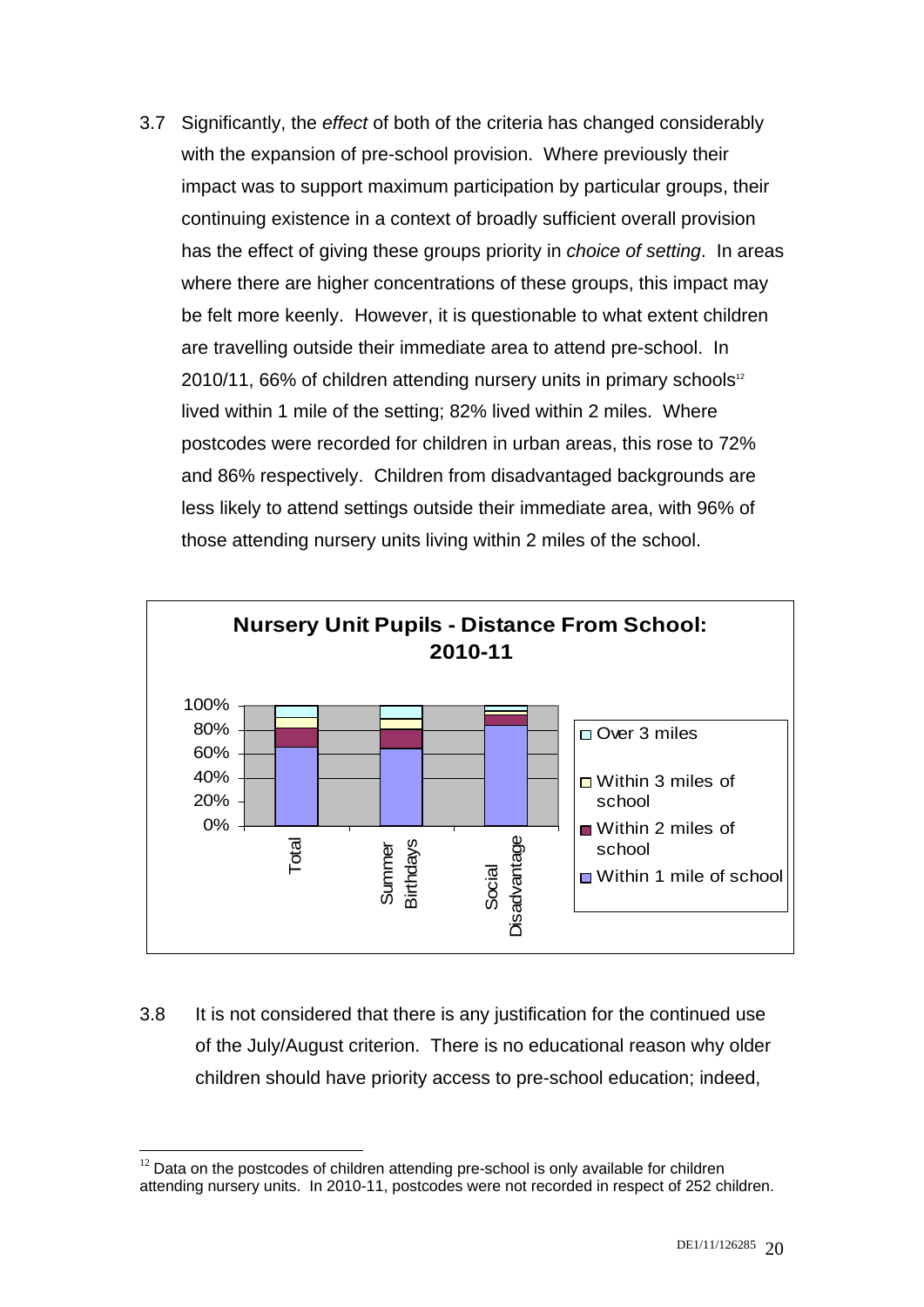as younger children are often at an earlier stage of development on starting school, the opposite is arguably the case.

## **Action 6**

**As the July/August birthdays criterion can potentially disadvantage younger children in their pre-school year, the Department will revoke this criterion in the 1999 Regulations (and as a priority criterion for non-statutory providers).** 

- 3.8 The criterion on social disadvantage is more problematic. It is frequently cited as a cause of resentment among working parents who feel it unfairly penalises them<sup>13</sup>. It is important to emphasise, however, that the primary objectives underpinning all Departmental policy are to raise educational standards overall and to close the gaps in achievement between the highest and lowest achievers. This includes providing targeted support to those who are most vulnerable and disadvantaged in society to enable them to fulfil their full potential. Research demonstrates that children from disadvantaged backgrounds benefit more than other children from pre-school education. In order to maximise the potential impact of the Programme on educational outcomes, it is therefore important that there continues to be a high level of participation in pre-school by children from disadvantaged backgrounds. The issue is whether the existence of statutory criteria giving preference to children in these groups is both necessary and proportionate to ensure a high level of participation among them.
- 3.9 Regardless of whether there is sufficient provision at a system level, the majority of individual statutory settings are over-subscribed and therefore need to apply criteria of some sort in determining the allocation of places. Where children fail to obtain a place in a preferred setting, there is a risk that parents may be unwilling or unable to place their child in an alternative setting and that the child may not therefore benefit from a pre-

<sup>1</sup>  $13$  Pre-School Education Expansion Programme: Survey of Parents (April 2011)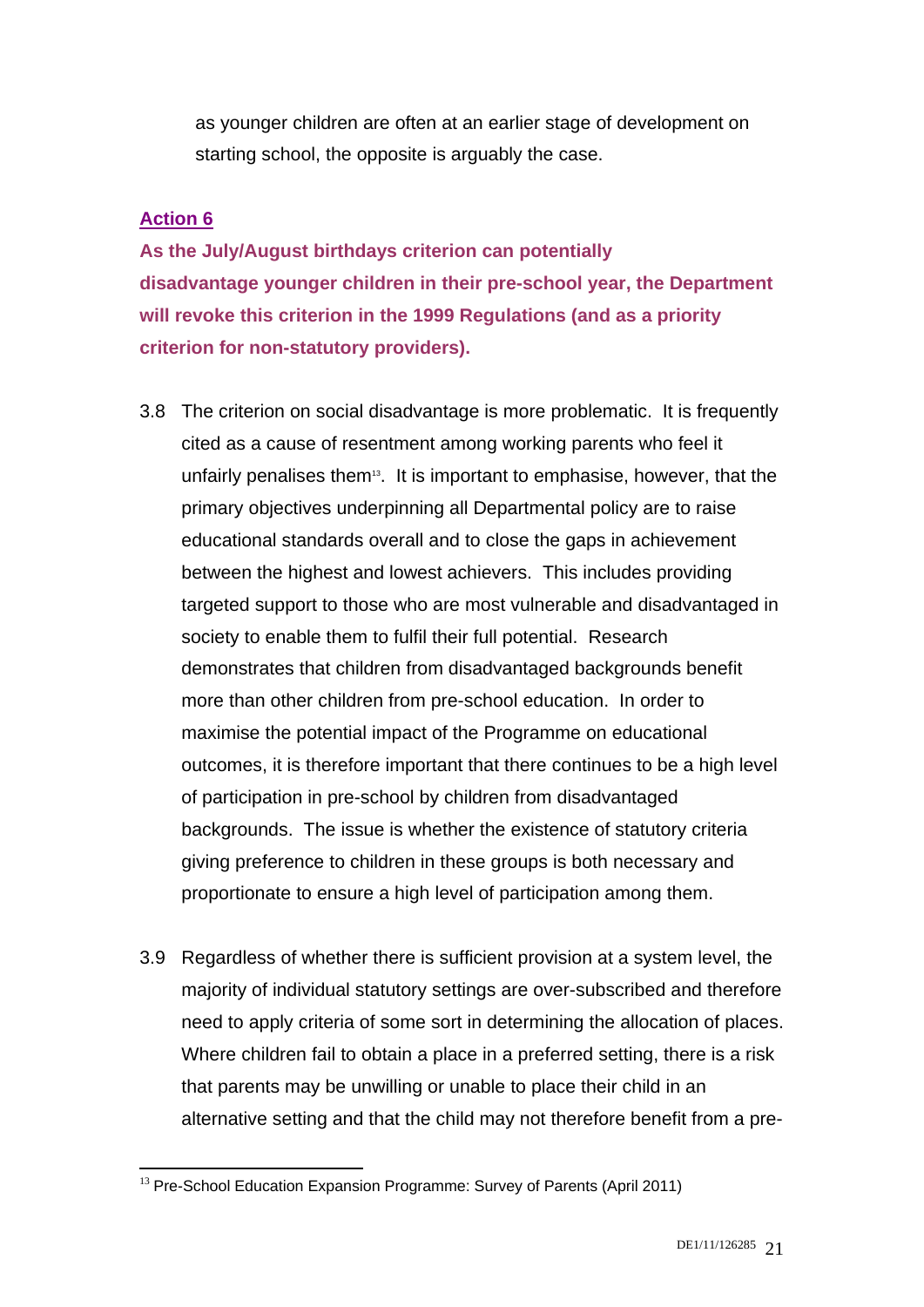school educational experience. Where such children are from disadvantaged backgrounds, the potential impact on the longer term educational (and indeed life) outcomes of the individual child could be quite significant and would considerably outweigh the perceived benefits to others of a system that afforded them less priority. In view of the particular importance to socially disadvantaged children of a high-quality pre-school education, and the Department's core policy objectives of raising standards and tackling underachievement, it is therefore considered that giving priority to children from socially disadvantaged backgrounds in statutory admissions criteria continues to be justified.

- 3.10 Consideration has been given to whether the statutory priority should be combined with a proximity dimension so that socially disadvantaged children would only have priority in their closest provider or in providers within a certain radius. However, it is considered that such an approach is likely to be highly complex for parents to negotiate and for providers/ELBs to manage and administer – particularly in areas with high levels of disadvantage, community tensions, rural areas, and areas with a high concentration of providers. It is not therefore considered that such an approach would be beneficial at the present time.
- 3.11 If a social disadvantage criterion is to be retained, consideration is required as to how it should be defined. The existing definition is rooted in the benefits system in operation in the late 1990's and does not reflect recent developments in income support measures. It is considered that any definition of disadvantage should be consistent with those used elsewhere within the education system. Free School Meal Entitlement (FSME) is the main proxy measure of socio-economic disadvantage used throughout the system and it is suggested that the economic measures used within that definition (as currently apply to pupils in nursery and primary schools) should potentially be adopted within a revised definition of social disadvantage for priority access to pre-school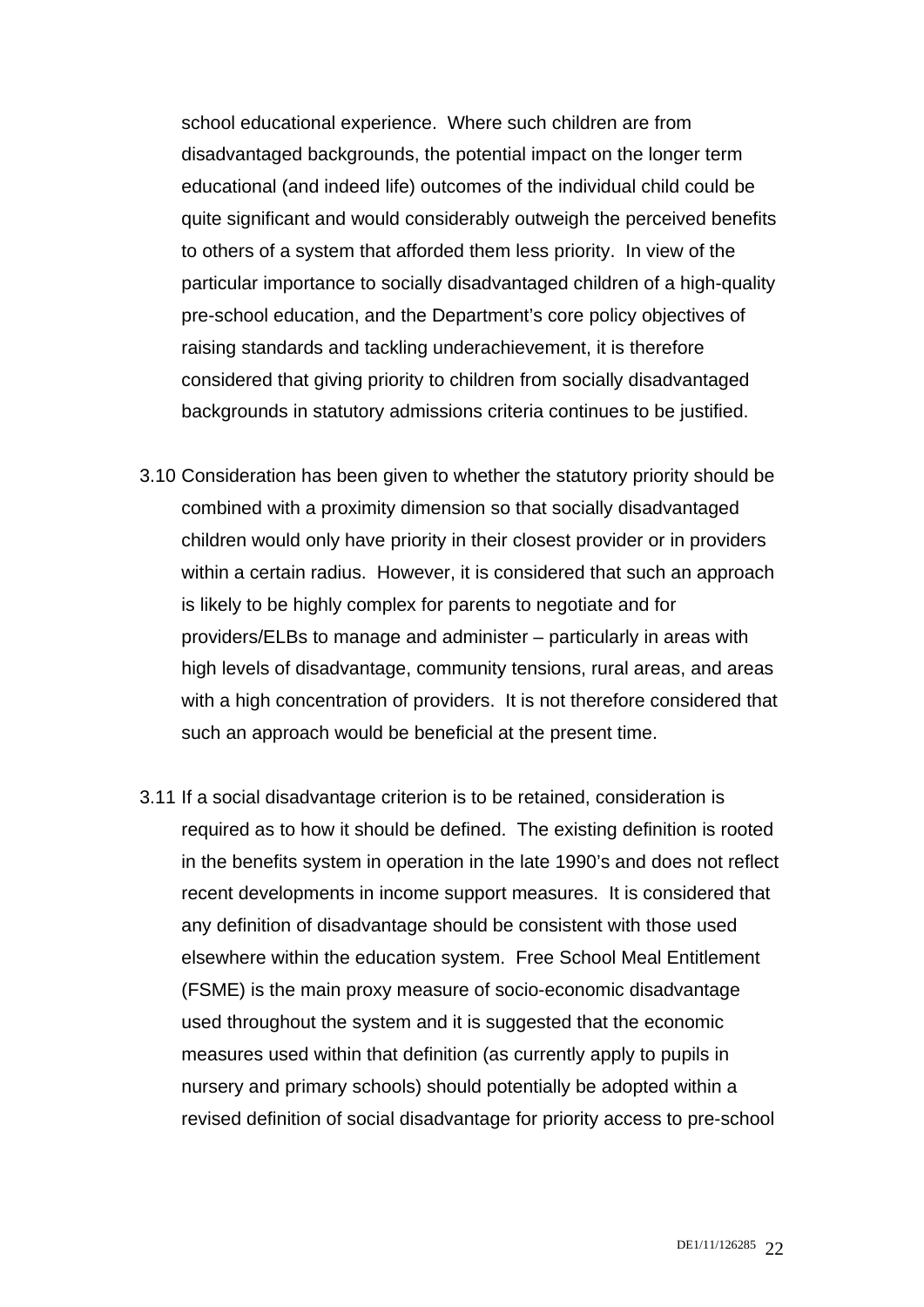settings<sup>14</sup>. The suggested relevant economic elements of the definition of FSME criteria are outlined at Appendix C.

3.12 The proportion of children with FSME in primary schools is around 24% of the total population and the use of this definition is therefore likely to increase the number of children who have priority in the allocation of preschool places. However, as the Department wishes to deliver significant improvements in the educational outcomes of this whole cohort<sup>15</sup>, access to high quality pre-school provision is an integral part in laying the foundations for the delivery of that objective.

## **Action 7**

 $\overline{a}$ 

**The Department will ensure that the definition of children from 'socially disadvantaged circumstances' within the 1999 Regulations (and as a priority criterion for non-statutory providers) is examined with a view to mirroring the relevant economic elements of the definition of Free School Meal Entitlement.** 

3.13 Substantial gaps also exist in the educational outcomes of a number of other groups, including, looked after children<sup>16</sup>, children of Travellers, Newcomer children<sup>17</sup> and children with Special Educational Needs. Consideration is therefore required as to whether these groups should also be given priority consideration in pre-school admissions. Children with SEN already have to be accommodated in a particular setting if it is required in their Statement. In England and Wales, admission authorities are legally required to give the highest priority to looked after

 $14$  Note: The proposal is to use the same economic grounds to define social disadvantage for the purposes of pre-school admissions as are currently used for FSME. The proposal would not give pre-school children an entitlement to a free school meal, where such an entitlement does not currently exist.<br><sup>15</sup> See Count, Read: Succeed - A Strategy to Improve Outcomes in Literacy and Numeracy

 $16$  A child is deemed to be 'looked after' if he/she is provided with accommodation for a continuous period of 24-hours or more by a Health and Social Care Trust in the exercise of its social services function.

 $17$  A 'newcomer' child a child or young person is one who does not have satisfactory language skills to participate fully in the school curriculum and does not have a language in common with the teacher. It does not refer to indigenous pupils who choose to attend an Irish medium school.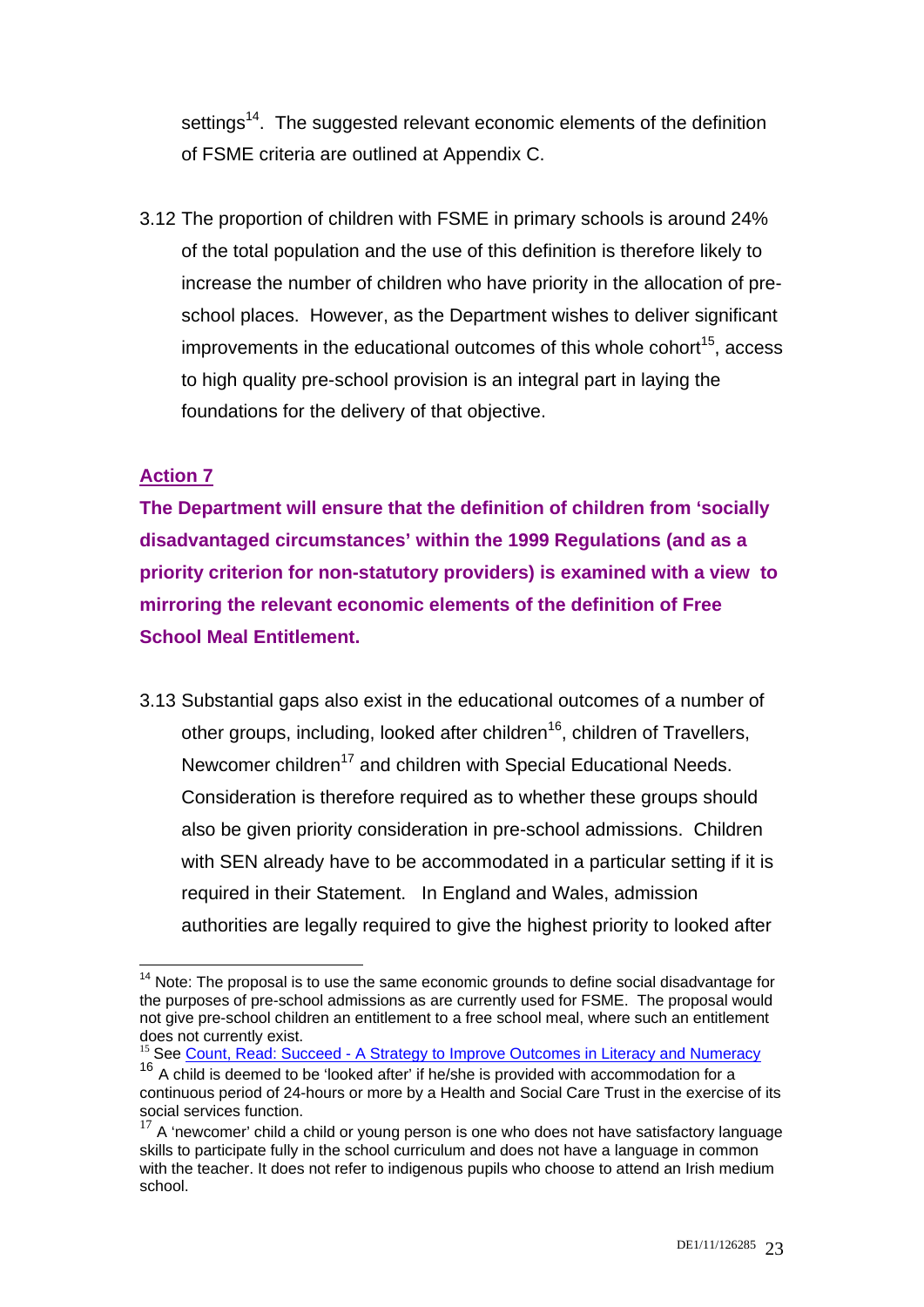children in their oversubscription criteria. This is in view of the unique responsibility the state holds towards this group as corporate parent.

- 3.14 The importance of Irish medium provision for those planning to continue Irish medium primary school education is also recognised. At times, parents may choose an Irish medium setting for logistical or other reasons thereby displacing children who are committed to attending an Irish medium primary school. While attendance at an Irish medium preschool is not a requirement for admission to an Irish medium primary school, there is clearly an issue in relation to the language skills and readiness of the children to adapt to such an environment.
- 3.15 As tackling educational inequalities and disadvantage is a core priority for the Department, it is considered that there are additional groups of children for whom greater consideration should be given by providers in considering admissions. However, to move beyond a primarily economic definition of social disadvantage in statutory criteria would require difficult judgements as to which groups should and should not be included. In addition, in some cases it would be very difficult to agree an appropriate legal definition that would encompass all relevant children within the relevant groups and for parents to demonstrate that they fulfil the statutory criteria prior to admission to a pre-school setting. It is therefore considered that whilst there are other groups of children who should be given greater consideration in the allocation of pre-school places, legislation is not the most appropriate vehicle in which to do so.

#### **Action 8**

**The Department will develop and issue a Pre-School Admissions Code, providing specific guidance in relation to the content of admissions criteria, including the Department's expectations on the preference to be given to particular groups of children.**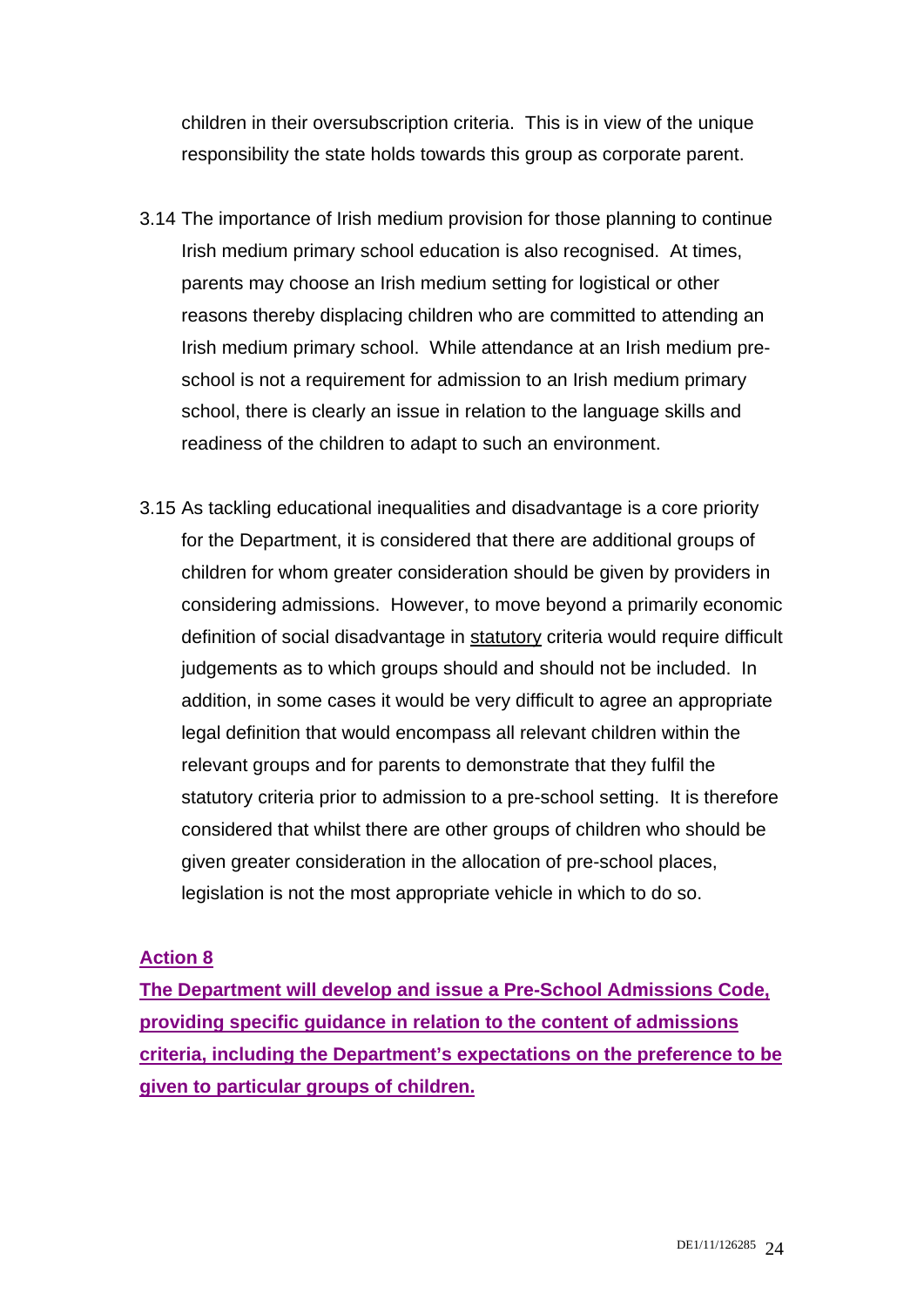## **Primary School Admissions Criteria**

- 3.16 Contributors to the Review have highlighted that one of the reasons parents feel strongly about obtaining a place in a particular setting is because certain primary schools specify attendance at the school's nursery (or a playgroup within the school grounds) as a criterion in their admissions criteria for P1. Where parents fail to obtain a place in the setting, they feel there is a greater risk that the child may not gain a place in their preferred primary school, which can be a significant concern.
- 3.17 Of a sample of primary schools with nursery units<sup>18</sup>, a significant proportion (45%) included attendance at the nursery unit as part of their admissions criteria. As pre-school is a non-compulsory phase of education, this practice is not considered appropriate.

## **Action 9**

**The Department will issue guidance to primary schools, ending the use of this criterion ( attendance at a specified nursery/ pre-school setting )as part of admissions criteria and amend the Primary Schools (Admissions Criteria) Regulations (NI) 1997 accordingly.** 

## **Mixed Pattern of Provision**

3.18 Another factor that influences a parent's choice of setting is the type of provision offered. Within the current framework, there is a varied pattern of part-time and full-time provision. Historically, provision in the statutory sector included both part time and full time enrolments; voluntary/private sector settings are funded under the PSEEP to offer only part-time provision but many offer services beyond this which are paid for by parents. Part time provision in the statutory sector is defined as being

<sup>1</sup>  $18$  20% of primary schools with nursery units within each Education and Library Board.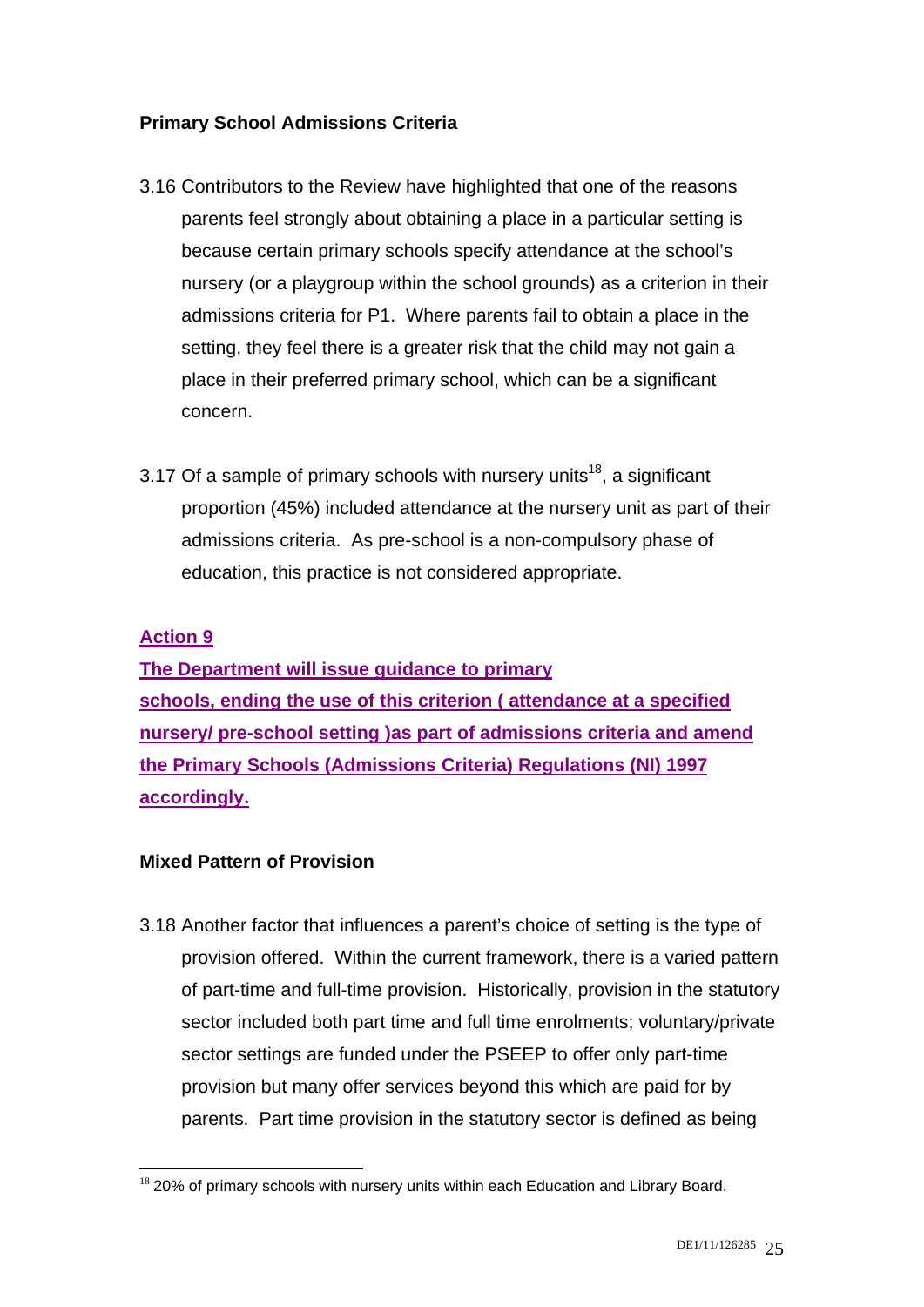between 2 ½ hours and 4 ½ hours per day; full-time provision is at least 4 ½ hours in duration.



3.19 There is considerable variation in the levels of full-time provision across the region:

- 3.20 Given the choice, most parents prefer full time provision and, where it is available, it is usually the most popular type of provision. This is generally because parents find it more convenient – particularly working parents who find it easier to combine with working patterns. In the past five years, the proportion of full-time provision within the statutory sector has increased by 6 percentage points. This is largely as a result of settings converting existing part-time provision to full-time provision and development proposals to establish new full time provision. Over the past five years, 26 schools have had proposals approved to convert a combined total of 234 existing full time and 1118 part time places to 988 full time and 52 part time places.
- 3.21 The conversion of part-time places to full-time places can have the effect of reducing the overall number of places available as 52 part time places can be provided in the same time as 26 full-time places. The practice can also have a significant impact on other providers in the area. Full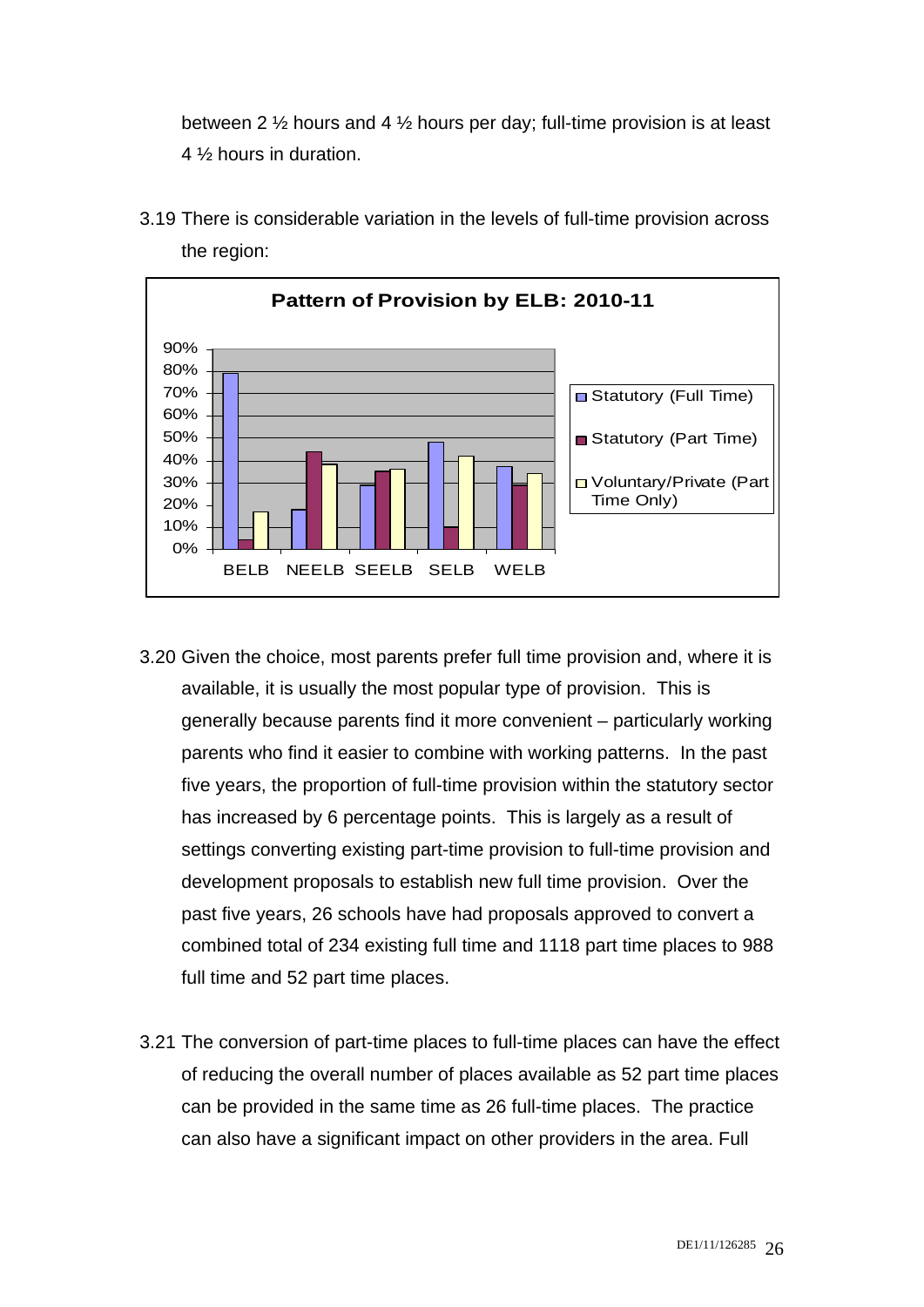time provision also carries significant cost implications. The level of funding provided for pupils in different types of provision is as follows:



*Note – Funding of £1,725 includes a one-off payment of £200 per place* 

- 3.22 In addition, in educational terms, there appears to be little justification for full-time provision. The Effective Pre-School Provision in Northern Ireland<sup>19</sup> (EPPNI) report found that at the start of primary school, there were no differences between children who received part-time pre-school provision and those who received full-time pre-school provision. This echoes a similar study in England and funded provision in Britain is now currently only available on a part-time basis – although since September 2010, part time provision in England consists of 15 hours per week.
- 3.23 While in the past, there has been an argument that full-time placements provide access to a hot meal and the opportunity to participate in the social aspects of such an occasion, the drop in up-take of school meals and the increasing provision of packed lunches for children in nursery schools and units has diminished this advantage of full-time sessions. Nonetheless, the Department's Education and Training Inspectorate

<sup>1</sup> \* Including an additional non-consolidated payment of £200.

<sup>&</sup>lt;sup>19</sup> Includes Effective Pre-School Provision in Northern Ireland (EPPNI) Summary Report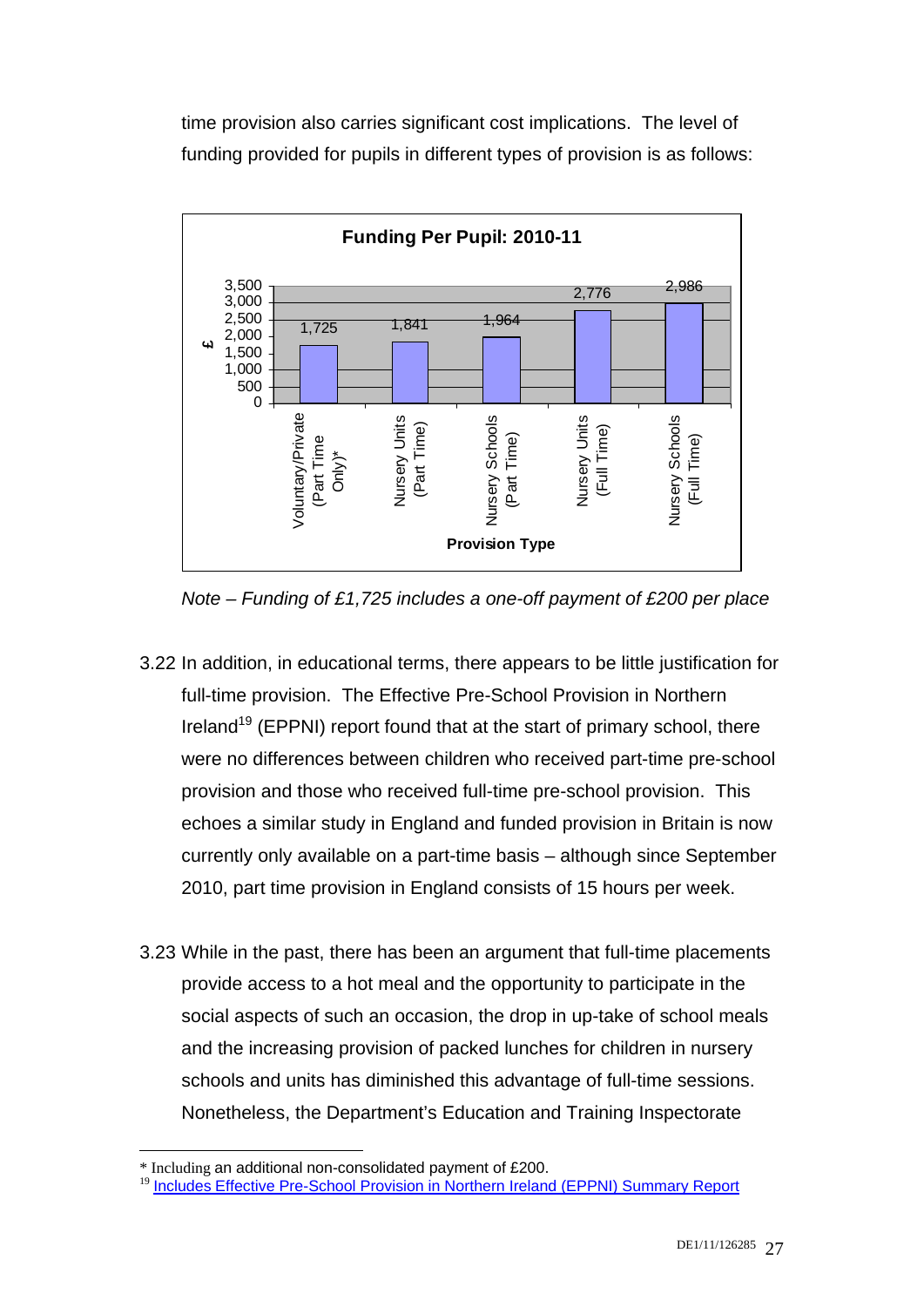considers that for children from areas of disadvantage, the additional time to focus on the child's personal, social and emotional development, communication and language skills is very beneficial.

3.24 It is considered that the existence of a mixed market of provision increases the competition for particular settings and raises issues of equity across the region. The 'pre-school place' currently offered in Northern Ireland is not a standard product. There is a need to consider how we homogenise the duration of pre-school places to provide a fairer service to families.

## **Action 10**

**The Department will examine, as part of the Early Years Strategy, the implications of standardising the duration of pre-school provision.** 

#### **Reception**

- 3.25 In 2010/11, some 103 primary schools/ preparatory departments admitted children who have reached their  $4<sup>th</sup>$  birthday but are below compulsory school age. At the time of the schools census in October, the number of children admitted stood at 497 but this figure continues to increase throughout the year as children reach their fourth birthday. Such children go into reception classes, which approach a nursery class in size and are taught separately from the rest of the children, or reception groups, which are taught along with P1 (and sometimes also P2) children. Most of these groups are small, half comprising 3 pupils or fewer at census date.
- 3.26 The Department's Education and Training Inspectorate conducted an evaluation of the pre-school education being provided in reception classes and groupings across Northern Ireland in  $2004^{20}$ . It found that only a minority of schools (under 20%) was providing a satisfactory

<sup>1</sup> <sup>20</sup> The Quality of Educational Provision for Reception Children in Primary Schools (ETI, 2004)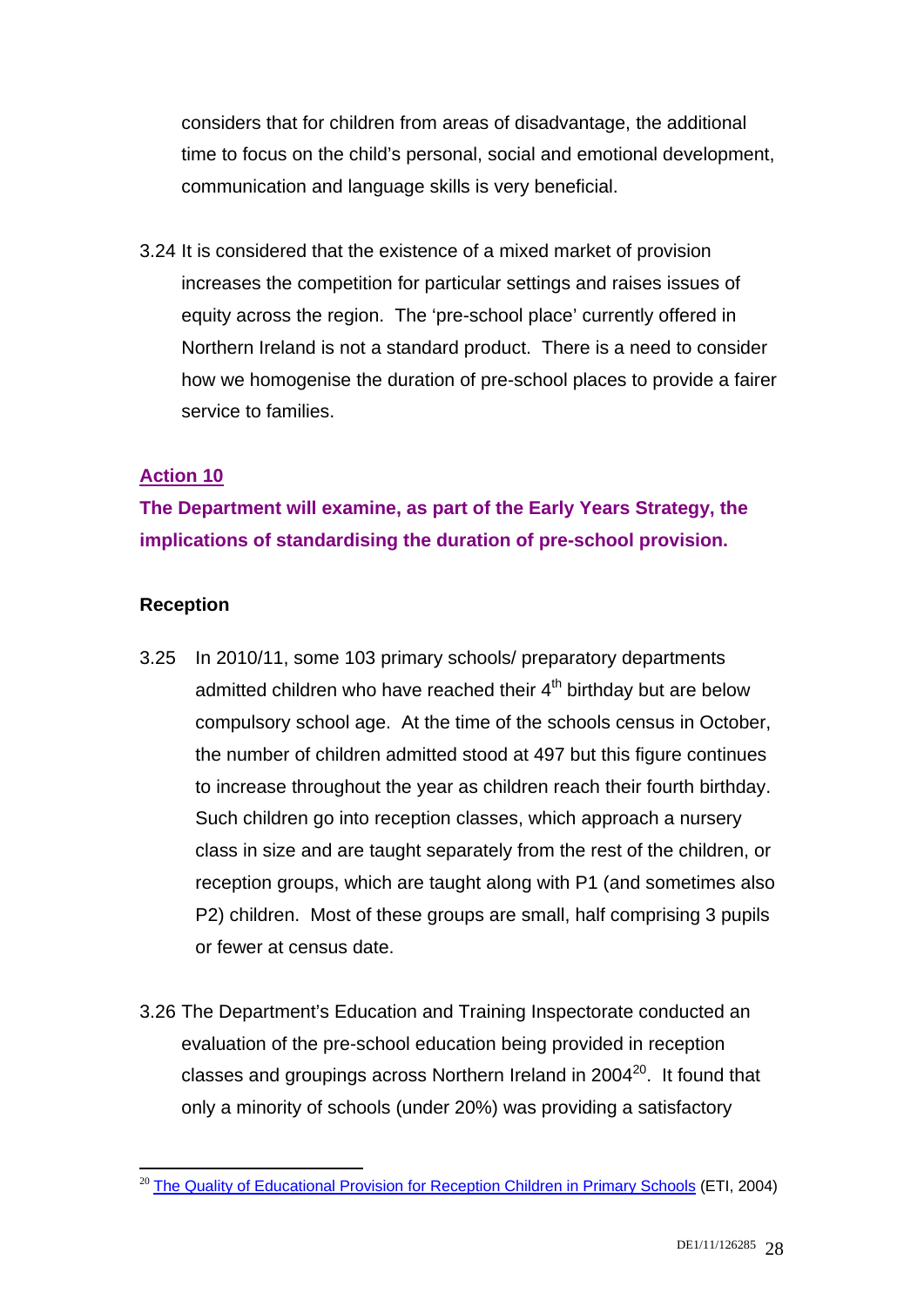quality of preschool education within the reception group or class. None of the provision visited was adjudged overall to be of a good standard.

- 3.27 As reception is part of primary school provision, parents are able to apply for both a pre-school and a reception place, leaving the pre-school place whenever the child turns four. In addition to the lack of continuity experienced by the child, these are places that might otherwise have been available for children who would have attended for the full year. Where children leave voluntary/private sector places, the provider no longer receives funding for the child. For smaller playgroups, this may mean not just a financial loss but it could critically undermine the viability of the setting, where a minimum of 8 pupils is required.
- 3.28 In the Outcome of its 2004 Review, the Department announced its intention to bring forward legislation to prevent schools from offering reception places. There has not been any suitable legislative opportunity in which to make the necessary amendments to the Education (NI) Order 1997 since the Review was published.

#### **Action11**

**The Department will seek to bring forward the necessary legislative amendments to the Education (NI) Order 1997 required to prevent reception provision at the earliest opportunity.**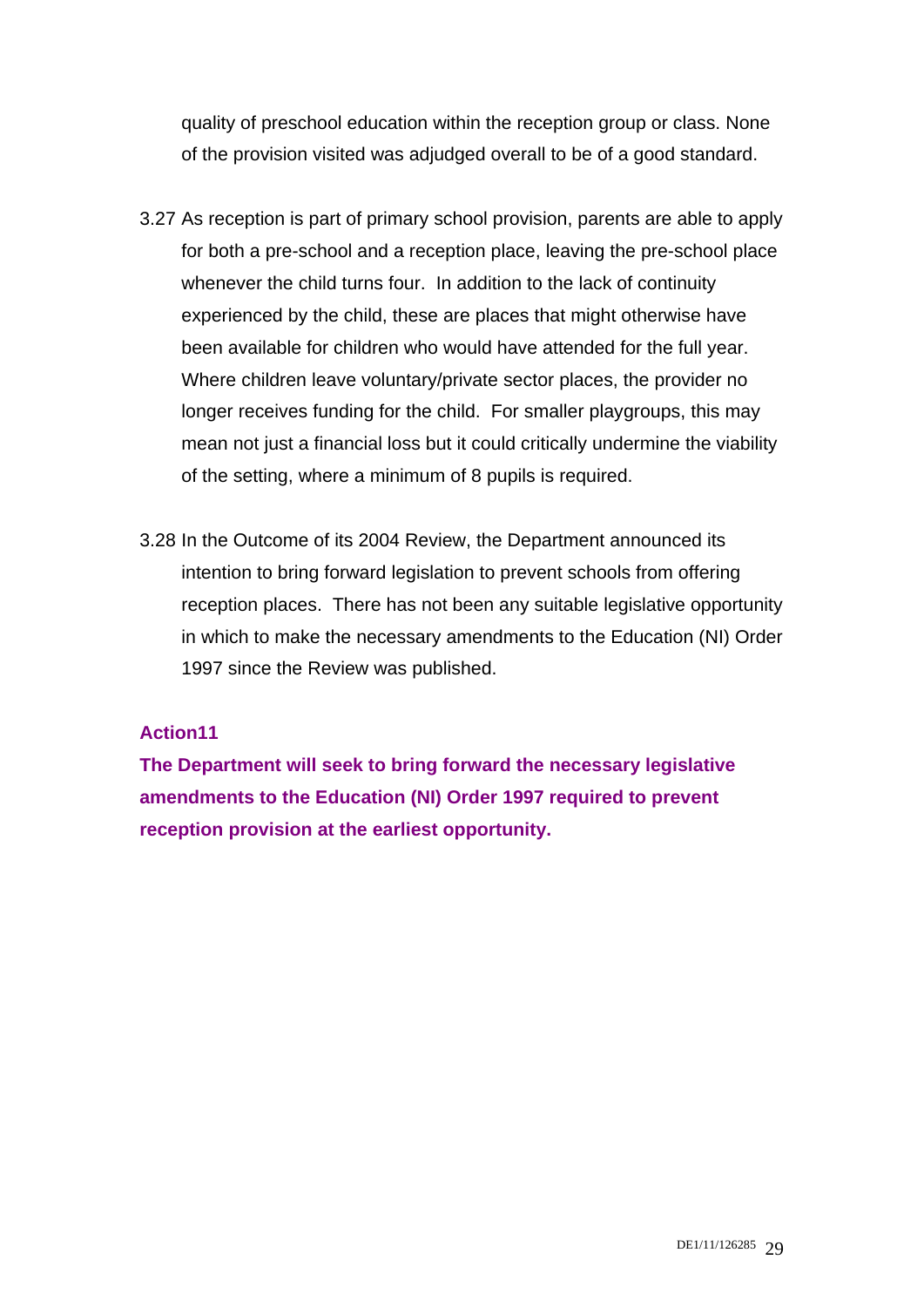# 4 **Planning**

#### **Meeting Local Demand**

- 4.1 Ensuring that there is adequate coverage of pre-school provision to meet demand in a given area in any one year is a difficult balance to achieve. There are a number of key factors that can impact on the effectiveness of planning arrangements;
	- **Permedicting the likely levels of demand within local areas is not an** exact science; whilst data on birth statistics are available, patterns of employment and migration cause population shifts, the effects of which are sometimes difficult to anticipate;
	- $\blacksquare$  the capacity of the statutory sector is very rigid; class sizes must be strictly in accordance with the enrolment number approved for the school by the Department. The process to increase a school's approved enrolment numbers is a lengthy one and increases are unlikely to be approved if they could displace existing provision in the area;
	- $\blacksquare$  the ability to fund places in the voluntary/private sector provides much-needed flexibility to meet shifts in local demand; however, early notification of the level of funding available is necessary to adequately engage with providers (see recommendation 1). In addition, in some areas, capacity within this sector has already been fully utilised and there is either no more provision available or providers are unwilling to enter the programme.
- 4.2 The use of statistical data to inform planning on an area basis varies across the region. The practice of using the most recent P1 intake as an approximation of demand is of limited use when considered in isolation, particularly when, as in recent years, the birth rate has increased. The Northern Ireland Statistics and Research Agency (NISRA) produces a range of data which is available by Local Government District (and in some cases at smaller area levels). This includes information on birth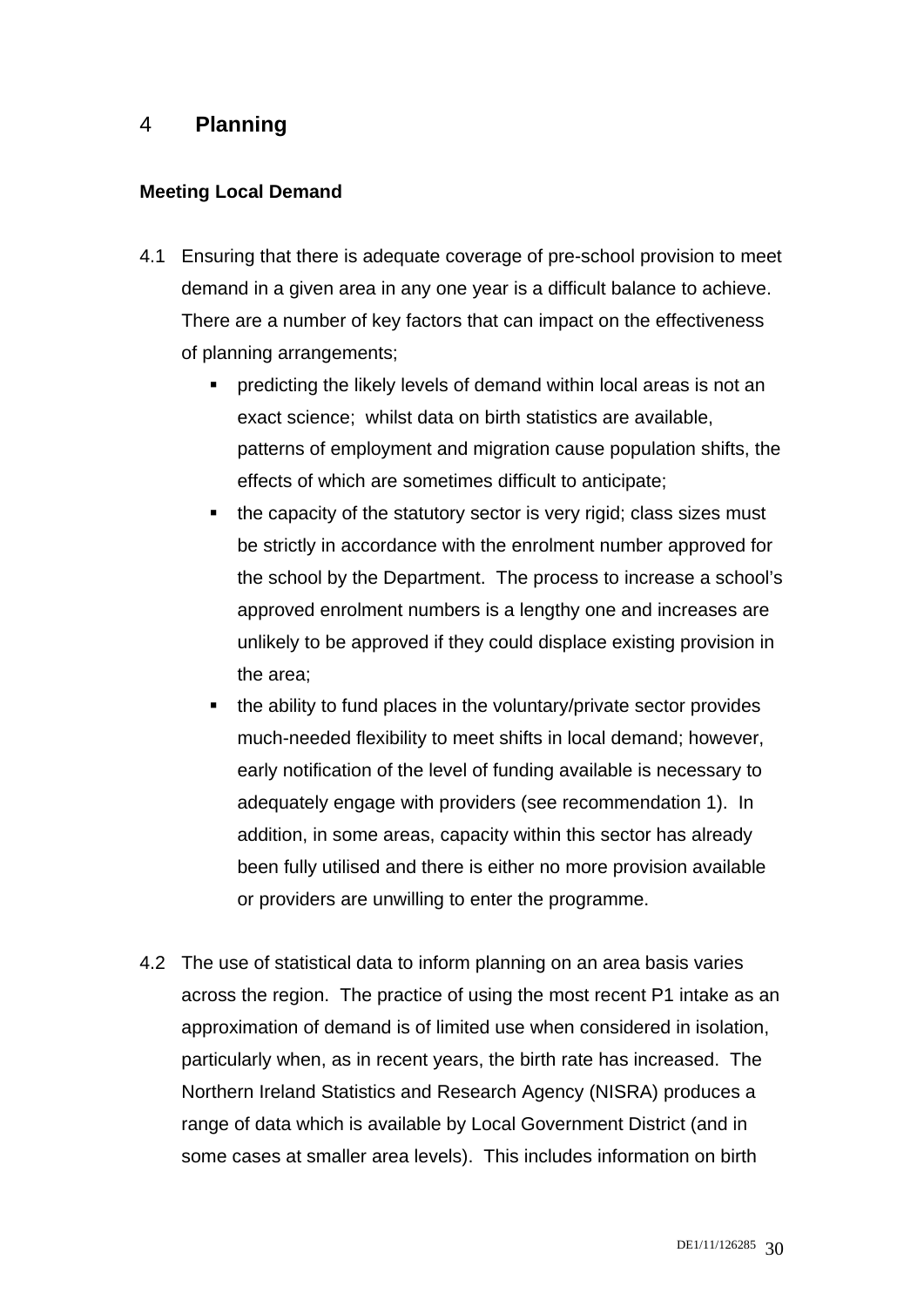registrations and population estimates by single year of age, with adjustments made for births, deaths and migration since the previous year. This data should be used by each of the ELBs and PEAGs to inform annual and longer-term planning and to advise the Department of the likely implications for the level of funding required.

- 4.3 Future population projections should also be considered in assessing proposals to extend or reduce enrolment numbers. A few years ago, the level of statutory provision in the Lisburn area was reduced in response to falling birth rates and high levels of undersubscribed provision. This is an area which has since seen a resurgence in demand and is now experiencing pressure for places.
- 4.4 To increase the responsiveness of the system to unexpected shifts in demand, each PEAG should develop detailed contingency plans to meet shortfalls in provision in particular areas. This should include maintaining a robust shortlist/register of quality voluntary/private sector providers who have the capacity to meet additional demand within an area. The ELB/ PEAG Groups should also hold regular events promoting the benefits of the PSEEP to voluntary/private sector providers and, drawing on effective practice elsewhere, develop strategies to encourage the creation of additional provision where it is required.
- 4.5 Enrolment numbers for pre-school provision in schools are based on ratios of 1 adult: 13 children<sup>21</sup>. However, in practice, higher ratios of adults to children may be required in some cases to ensure that the needs of all children are met. Whilst enrolment numbers are rigidly enforced, children may be accepted over and above the permitted enrolment figures where attendance at a particular setting is specified in a child's Statement of Educational Need or where a child's parents have successfully appealed a decision by a school not to offer the child a place. As exceptions are permitted in these circumstances, it is

<sup>&</sup>lt;u>.</u>  $21$  In the voluntary/private sector, which is regulated under the Health and Social Care framework, ratios are 1:8.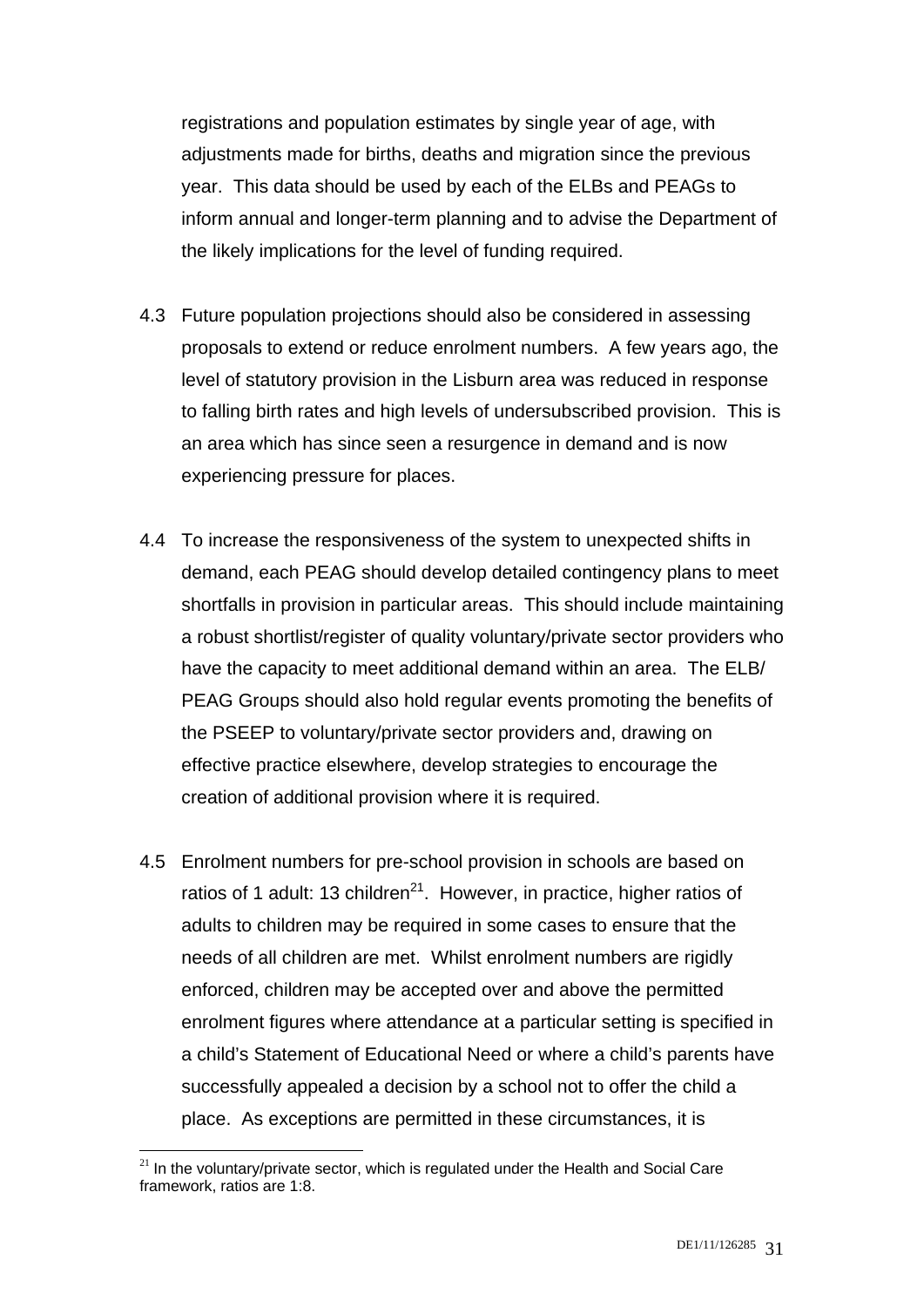suggested that there may be scope for greater flexibility in pre-school enrolment numbers generally and for temporary extensions to enrolment numbers where all providers in an area are over-subscribed. In such cases, Boards of Governors should be required to demonstrate that the ratio of adults to children is sufficient to meet the needs of all of the children and that the school has sufficient space to meet the relevant requirements.

- 4.6 Whilst annual planning plays an important part in meeting short-term, localised shifts in demand, it is essential that a longer-term, strategic view is taken in planning for this phase. The current system operates around a largely static core of statutory provision, with the voluntary/private sector providing the flexibility to respond to additional demand. A comprehensive review is required to consider the number and location of existing pre-school places across each sector and, informed by future population projections, to determine where they ought to be in the longer term. The 2006 Independent Strategic Review of Education (the Bain Review)<sup>22</sup> recommended the development of a cross-sector, area-based planning approach to education provision. It is essential that pre-school provision is considered as a fundamental part of this approach.
- 4.7 The Bain review recommended that "*To establish a baseline for planning, and to monitor future provision, DE and ESA should establish quality indicators and other criteria and use them consistently, in conjunction with a sustainable schools policy, to assess the appropriateness, quality and effectiveness of the educational provision in an area; the sufficiency, suitability and condition of the schools' accommodation and facilities; the nature and quality of the connection between the schools and the community; and the extent to which the provision reflects value for money*." Whilst pre-school is not a compulsory phase of education, as long as it remains Departmental

<u>.</u>

<sup>&</sup>lt;sup>22</sup> Schools for the Future: Funding, Strategy, Sharing (Report of the Independent Strategic Review of Education, December 2006)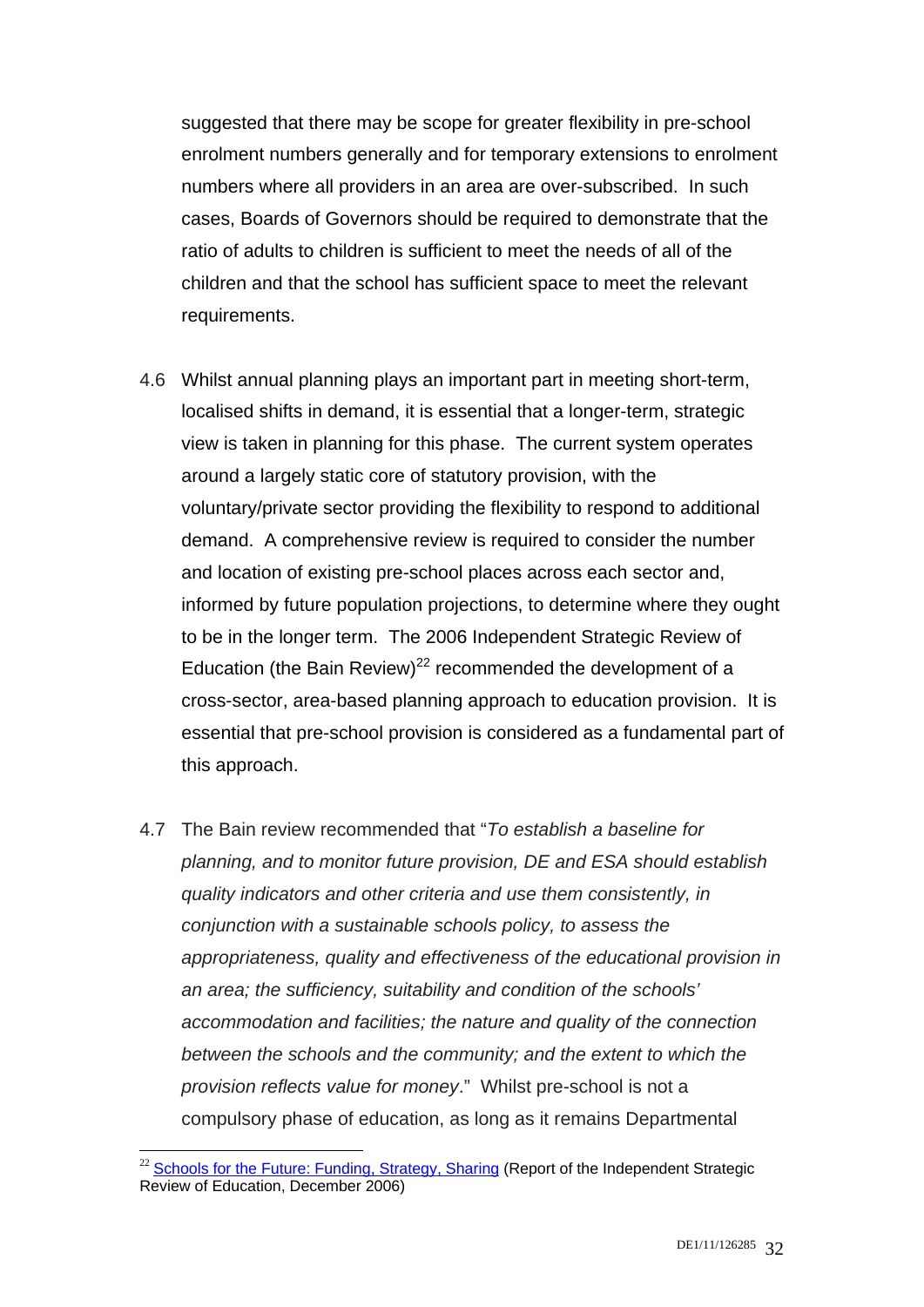policy to provide a year's pre-school provision for those who wish to avail of it, it is important that that provision is delivered on an efficient and sustainable basis. In progressing its work on area planning, the Department should develop a list of the quality indicators and other criteria which are specific to the pre-school phase. This may include, for example, consideration of how far pre-school children should generally be expected to travel. The wider availability of such indicators would also provide a clear indication to the sector of the criteria against which development proposals are likely to be judged.

- 4.8 Similarly, whilst the Department has developed a Sustainable Schools policy<sup>23</sup>, the focus of the policy is primarily on primary and post-primary provision. As with other phases, it is important that unsustainable preschool provision is identified and, where appropriate, reduced or phasedout, with consideration given, in terms of statutory provision, to its use for other purposes. A clear policy should be developed with specific reference to sustainability issues in the pre-school phase.
- 4.9 Any strategic review should also plan for the phasing-out of reception provision, ensuring that sufficient pre-school provision exists to meet any shortfall in supply.

#### **Actions**

1

- **12. The Department will expect the ELB/PEAGs to produce a standard suite of relevant statistical data to inform local area planning. The data should be compiled by the ELB/ PEAGS on an annual basis and used:** 
	- **c) to inform the Department of the implications for the number of funded places required; and**
	- **d) by PEAGs in planning to match the supply of pre-school provision to local demand.**

<sup>&</sup>lt;sup>23</sup> Schools for the Future: A Policy for Sustainable Schools (DE, January 2009)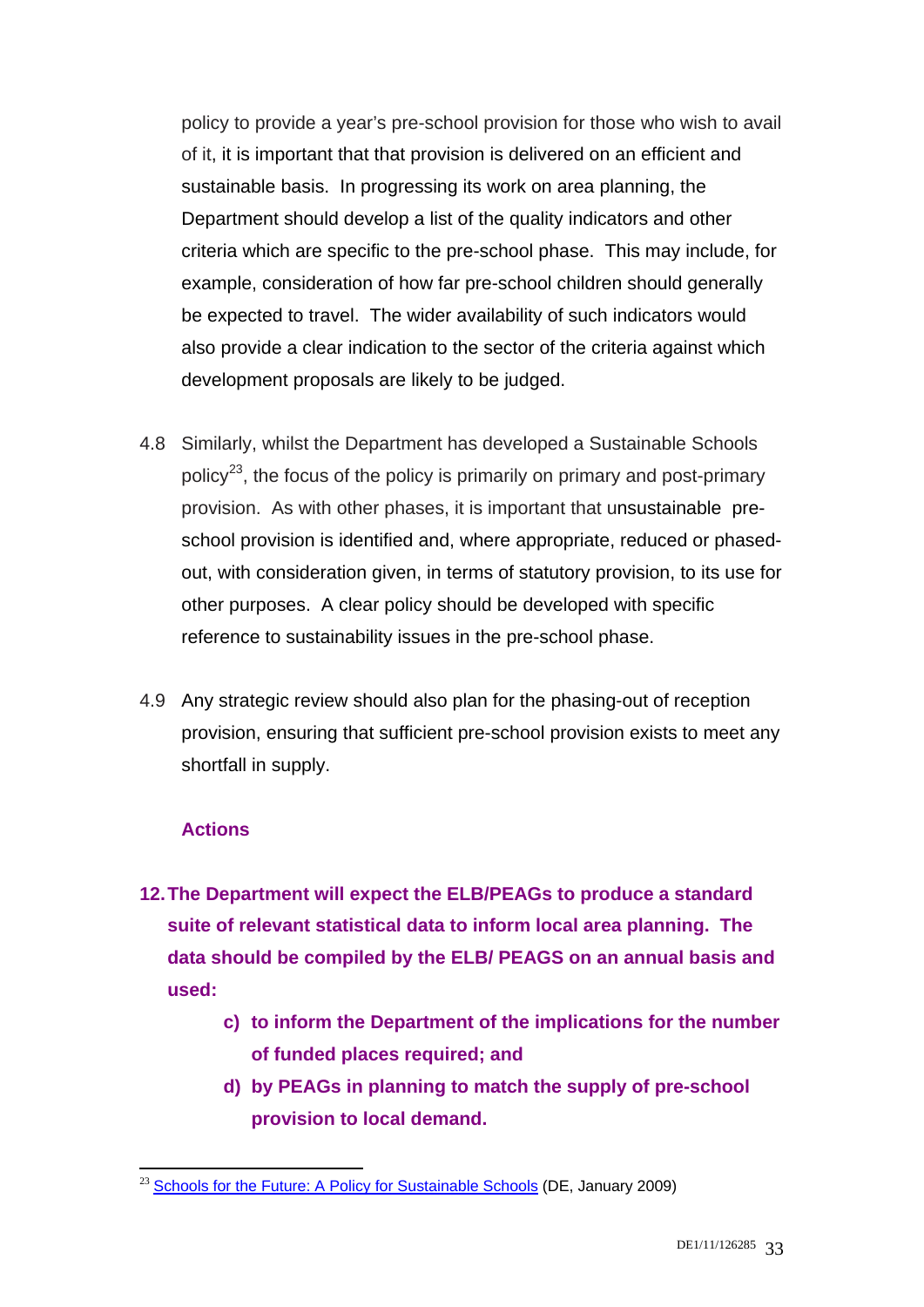- **13. The Department will expect each ELB/PEAG to develop detailed contingency plans to meet shortfalls in provision in particular areas, including a robust shortlist/register of quality voluntary/private sector providers who have the capacity to meet additional demand within an area.**
- **14. The Department will expect the five ELB/PEAGs, working with colleagues in other sectors and drawing on effective practice elsewhere, to develop a protocol to encourage and support the creation of additional voluntary/private sector provision where it is required.**
- **15. The Department will review its policy on enrolment numbers in statutory pre-school provision, to consider introducing greater flexibility into the system, including the potential for time- limited temporary extensions to enrolment numbers where all providers in an area are over-subscribed.**
- **16. In progressing area based planning, the Department/ESA should undertake a strategic review of the number and location of preschool places to inform future planning. In doing so, the Department should develop;** 
	- **a) a list of the quality indicators and other criteria which are specific to the pre-school phase; and**
	- **b) a policy on sustainability within the pre-school phase.**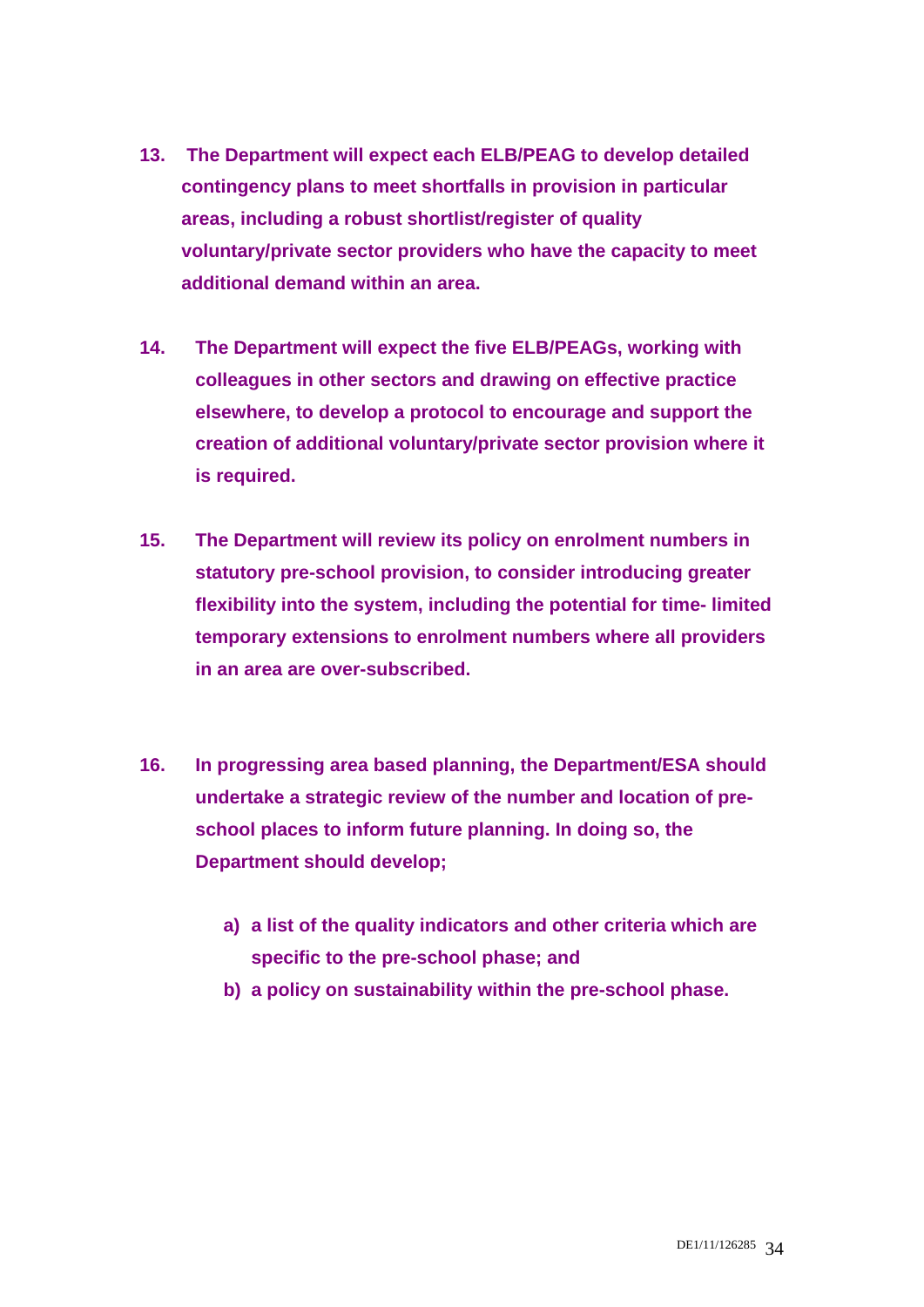# **5 Statutory Right to Pre-School**

- 5.1 The Department's policy of seeking to offer a year's funded pre-school education to every child whose parents wish to avail of it has been in existence since 1998. There has never, however, been a legal entitlement to a pre-school place. The Review has been asked to consider whether there should be a statutory right to pre-school provision.
- 5.2 In doing so, it is important to clearly establish what is meant by a 'statutory right to pre-school'.

## **A Statutory Phase**

- 5.3 The Department's existing policy is based in recognition of the fact that whilst pre-school education is considered beneficial, children are not legally required to start school until they are four. Pre-school is therefore a non-compulsory phase of education and participation is a matter of parental choice. For some, the introduction of a statutory right to preschool may mean pre-school becoming a statutory or compulsory phase of education. It has been suggested that this would help to raise awareness of provision having an educational (as opposed to a child care) purpose and could further improve levels of participation and attendance.
- 5.4 Whilst pre-school is known to have significant educational benefits, to make it a compulsory phase is likely to be a highly controversial and unwelcome step. Northern Ireland already has one of the lowest school starting ages in Europe, an issue that has been the subject of considerable debate over many years – most recently in the context of the Department's consultation on the draft Early Years (0-6) strategy. The Department will be considering the issues raised as part of the consultation, and any implications these might have for the school starting age, in the wider context of policy development. This will include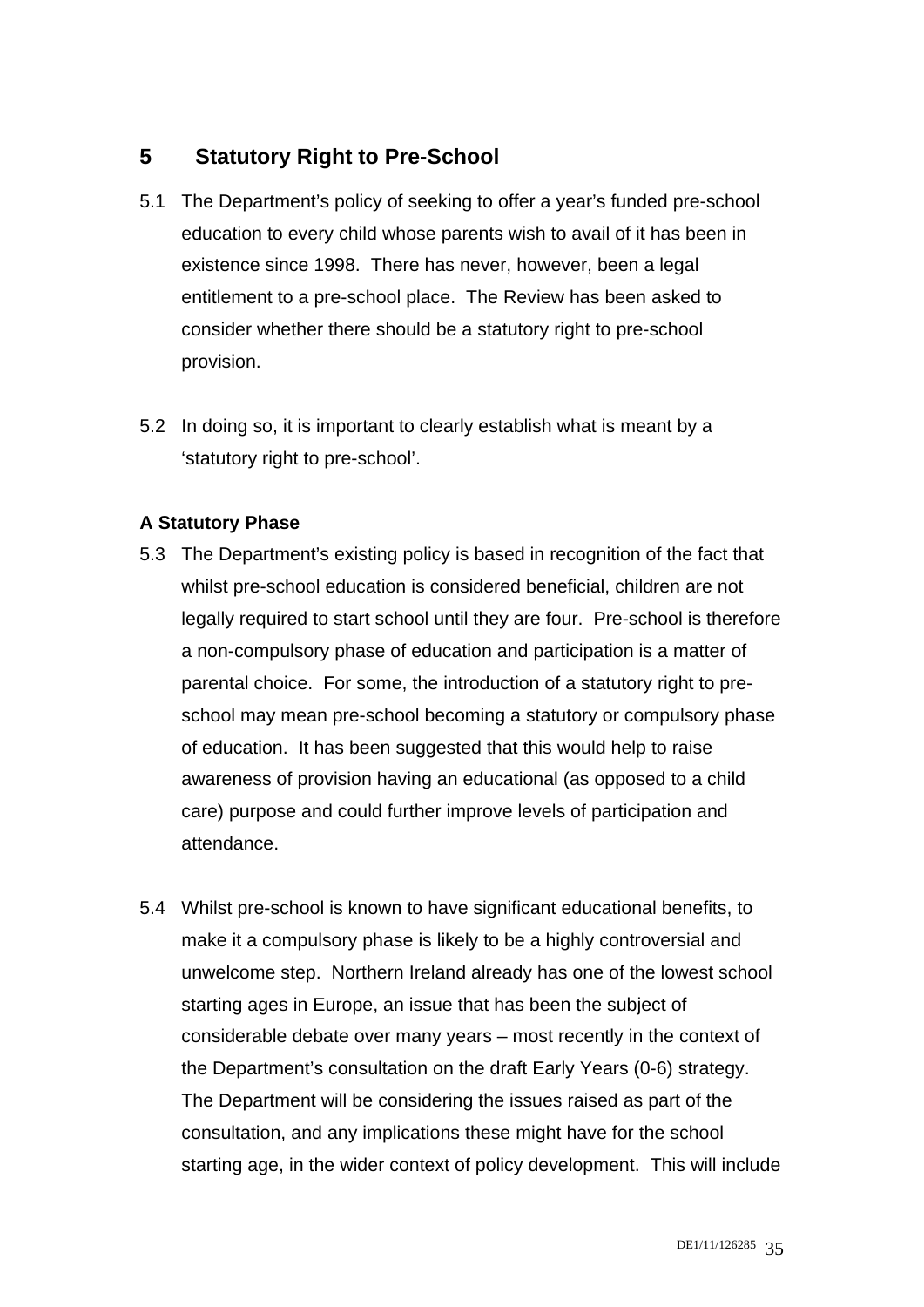consideration of other less formal, more flexible approaches to the school starting age. It is highly unlikely, however, that requiring all children to participate in education at an even younger age would be deemed to be either appropriate or acceptable.

#### **A Right to a Statutory Place**

- 5.5 Pre-school provision is currently delivered by the PSEEP through a mixed market of nursery schools, nursery units (or classes) within primary schools, and voluntary/private sector settings. Nursery schools and nursery units are known as the statutory sector as they fall within the remit of the statutory education authorities. Whilst voluntary/private sector settings within the PSEEP are inspected by the Department's Education and Training Inspectorate and are expected to meet the same standards as statutory sector providers, they are also regulated under the Health and Social Care framework. For some of the reasons outlined in previous chapters, statutory providers are generally over-subscribed and for some, a statutory right to pre-school could be perceived as meaning a right to a place in a statutory setting.
- 5.6 Within the current resource context, establishing a right to a statutory place is neither desirable nor feasible. Just over 1/3 of all children (c. 8,000) within the PSEEP are placed in voluntary/private sector settings. The minimum annual resource cost of providing an additional 8,000 statutory nursery places is estimated to be in the region of £30m (excluding any additional associated costs, eg. meals etc). In addition, an estimated minimum of £40m in capital costs would be required to establish the required number of new nursery units involved (excluding land purchase, professional fees etc.).
- 5.7 Such a policy would also require funding to be withdrawn from settings in the voluntary/private sector. In 2010/11, there were over 380 voluntary/private settings operating within the PSEEP. If these settings were forced to close, over 1000 jobs could potentially be lost.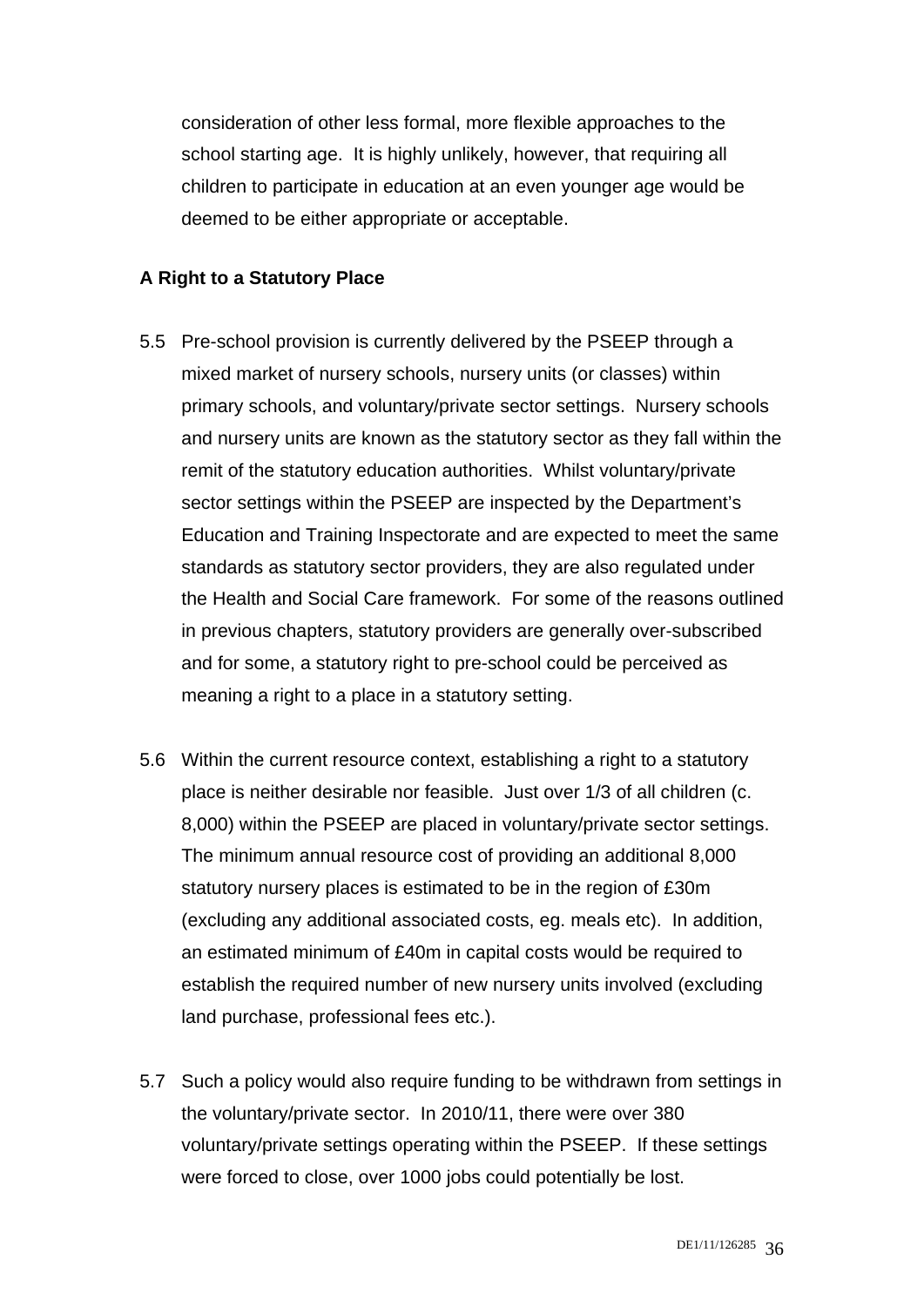Furthermore, it simply does not make economic sense to ignore or displace quality provision which has benefitted from previous public investment and has many strengths to commend it.

#### **A Statutory Right to a Place**

- 5.8 An alternative interpretation of a statutory right to pre-school might be for the Department's existing policy to be enshrined in legislation, possibly through a requirement on the Education and Library Boards/ESA to ensure the provision of a pre-school place for all correct-age children whose parents apply. The relevant authority would have to secure provision either in schools or by commissioning such provision as may be required from registered providers.
- 5.9 There is perhaps an incongruity about the fact that pre-school is recognised as an important educational phase but that there is no statutory requirement for it to be provided. Conversely, however, the fact that the right to a pre-school place is not enshrined in legislation does not impact on a child's ability to secure a pre-school place, as the provision of a place is already Departmental policy. As long as sufficient places remain available for children of the correct age whose parents wish them to participate, it is not considered that there would be any additional advantage to a statutory right of this nature. It would not increase the likelihood of parents gaining a place in their preferred setting as the legislation could not guarantee anything more than 'a place', which is what is already offered under the policy.
- 5.10 There is also a risk that parents may seek a judicial review of the reasonableness of an authority's decision to offer a place other than in their preferred settings. The only way to guarantee a place in all areas at all times would be by maintaining unaffordable and unsustainable levels of over-provision. It may also require the provision of transport assistance (at further expense) for what is a non-compulsory phase of education.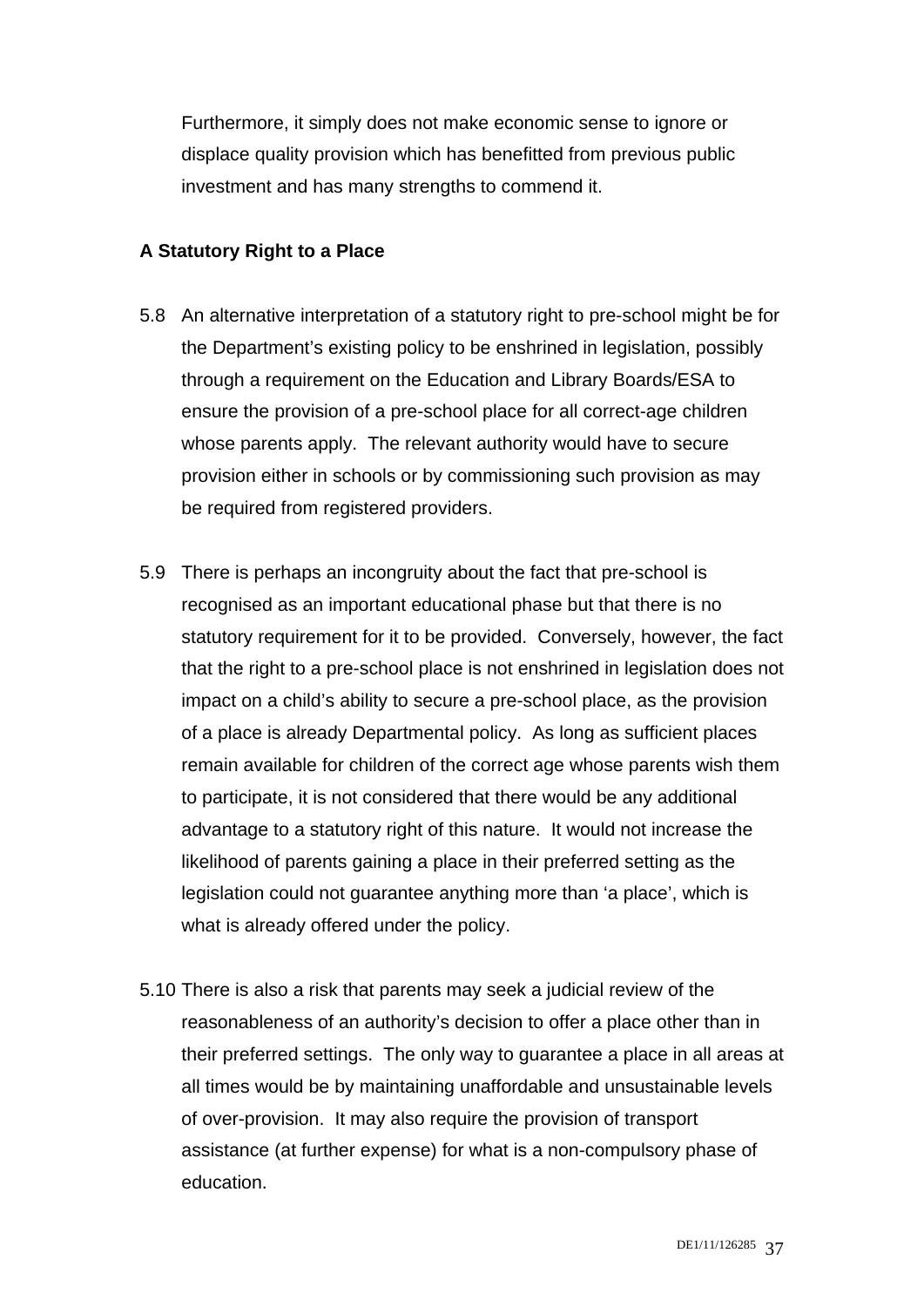5.11 It is not considered, therefore, that there is any compelling reason why the Department should seek to place its existing policy on pre-school on a statutory footing. The current system is very effective in providing a year's pre-school education for correct-age children whose parents wish to avail of it and in enabling those parents to express a preference as to their preferred setting. To go beyond the current framework is likely to involve considerable additional expense (at a time when the Education budget is under significant pressure) for very little additional benefit for parents than is offered under the current system. Implementation of the recommendations in this Review will further improve parents' experience of the system and, provided the Department is able to maintain sufficient places for correct-age children, it is considered that the objectives of the policy can be fully achieved on a non-statutory basis.

#### **Action 17**

**The Department will not seek to place its existing policy on pre-school on a statutory basis at this time.**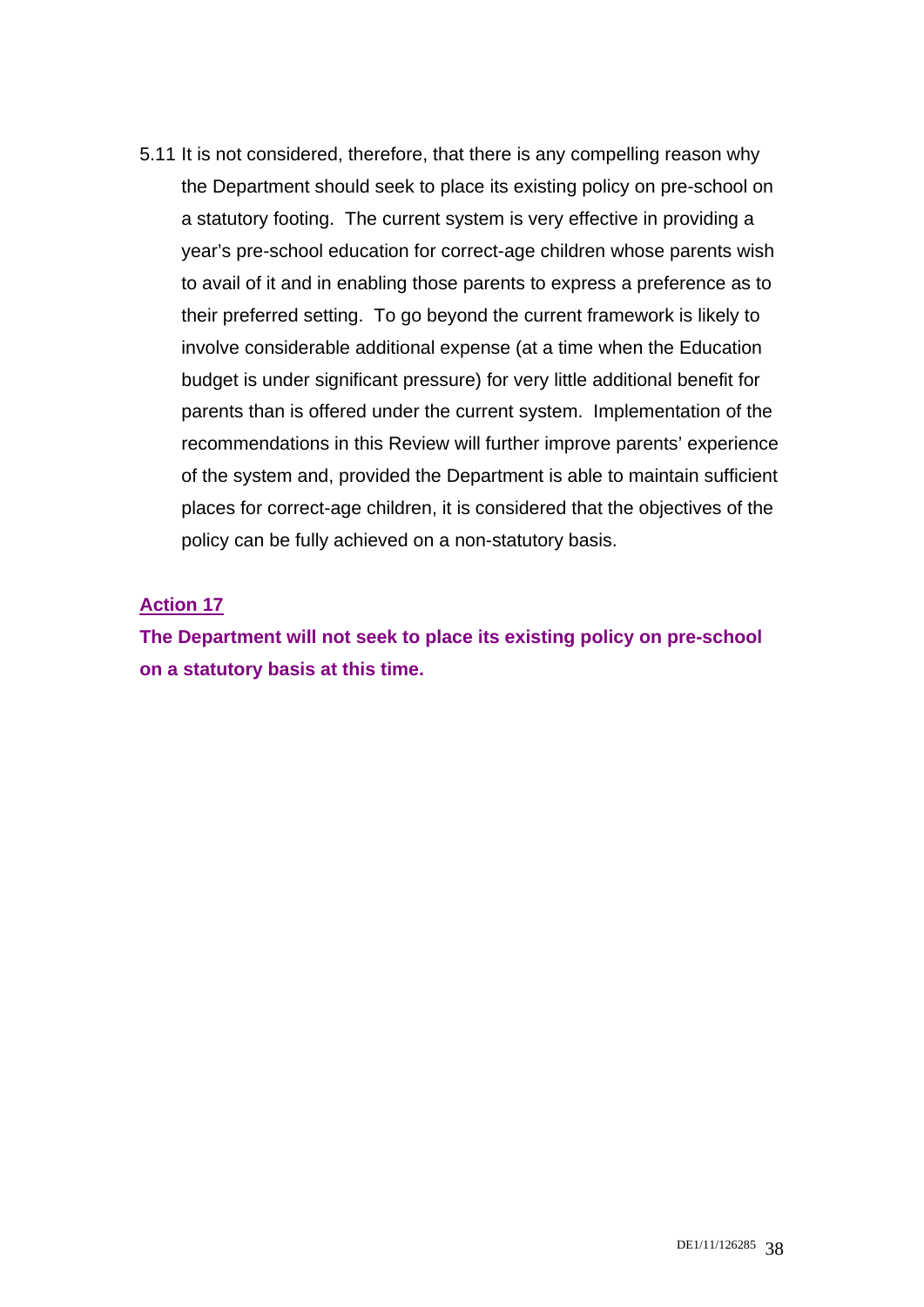#### **PRE-SCHOOL ADMISSIONS TIMETABLE – SEPTEMBER 2011**

| September 2010                                                                                            | Providers to review admissions policies                                                                                                                                                                                             |  |
|-----------------------------------------------------------------------------------------------------------|-------------------------------------------------------------------------------------------------------------------------------------------------------------------------------------------------------------------------------------|--|
| Friday, 17 September 2010                                                                                 | Boards to obtain descriptions and admissions<br>criteria from providers for publication                                                                                                                                             |  |
| Friday, 3 December 2010                                                                                   | Boards publish information on behalf of providers                                                                                                                                                                                   |  |
| Week commencing Monday, 13<br>December 2010                                                               | Advertisements in papers/on television                                                                                                                                                                                              |  |
| Wednesday, 12 January 2011<br>(not later than 12 noon)                                                    | Closing date for receipt of all parents' applications<br>to first preference providers. Any applications<br>received after this time and date will be considered<br>as 'late'.                                                      |  |
| <b>STAGE ONE - CONSIDERATION OF FINAL YEAR CHILDREN</b><br>(i.e. children in their final pre-school year) |                                                                                                                                                                                                                                     |  |
| Friday, 21 January 2011                                                                                   | Date by which providers select target age children<br>at first preference stage and for application forms of<br>target age children not selected to be received by<br>Boards for transmission to second preference<br>providers.    |  |
|                                                                                                           | Application forms for underage children to be<br>under-subscribed<br>retained<br>by<br>providers<br>for<br>consideration at Stage 2.                                                                                                |  |
|                                                                                                           | Application forms for underage children to be<br>returned by over-subscribed providers for onward<br>transmission to second preference providers at<br>Stage 2.                                                                     |  |
| Thursday, 10 February 2011<br>(before mid-term)                                                           | Date by which providers select target age children<br>at second preference stage and for application<br>forms of target age children not selected to be<br>received<br>by Boards for transmission to third<br>preference providers. |  |
| Thursday, 24 February 2011                                                                                | Date by which providers select target age children<br>at third preference stage and for application forms<br>of target age children not selected to be received by<br>Boards.                                                       |  |
| Friday, 25 March 2011                                                                                     | Final date by which change of preferences in<br>exceptional circumstances or additional information                                                                                                                                 |  |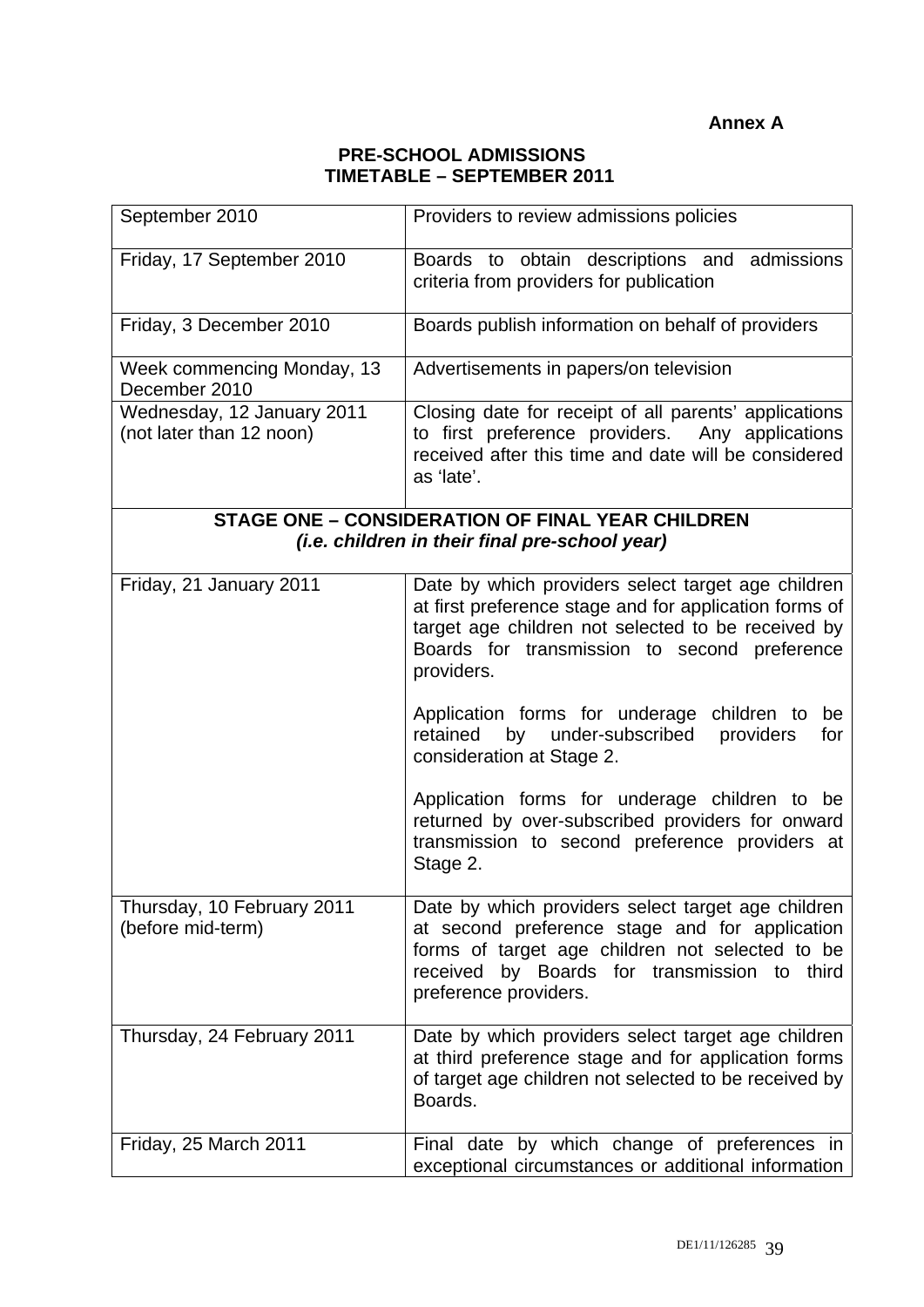|                                                  | will be accepted.<br>Final date for receipt of new applications from target<br>age children within Stage 1, any applications<br>received after this date will NOT be considered until<br>after Friday, 1 April 2011 (i.e) within Stage 2.                                                                                                                  |
|--------------------------------------------------|------------------------------------------------------------------------------------------------------------------------------------------------------------------------------------------------------------------------------------------------------------------------------------------------------------------------------------------------------------|
| Friday, 1 April 2011<br>(Before Easter holidays) | Issue of letters by providers advising parents of the<br>setting for which their target age child has been<br>accepted at Stage 1.<br>Issue of letters by Boards advising parents whose<br>target age children have not been offered a place at<br>Stage 1, advising where places are still available<br>and asking for nomination of further preferences. |
|                                                  |                                                                                                                                                                                                                                                                                                                                                            |

## **END OF STAGE 1**

#### **STAGE TWO – CONSIDERATION OF UNDERAGE PRE-SCHOOL CHILDREN AND THOSE UNPLACED PRE-SCHOOL CHILDREN**

| Friday, 15 April 2011                       | Date by which additional preferences for unplaced target<br>age children are to be returned to Boards for<br>transmission to providers.<br>Any new applications/additional preferences received<br>after this date will be considered as late in Stage 2. |
|---------------------------------------------|-----------------------------------------------------------------------------------------------------------------------------------------------------------------------------------------------------------------------------------------------------------|
| Wednesday, 27 April 2011                    | Date by which Boards issue further preferences received<br>for target age children unplaced at Stage 1 and<br>applications for any underage children returned by<br>oversubscribed providers at Stage 1 to schools.                                       |
| Friday 6 May 2011                           | Date by which providers advise Boards of those pupils<br>selected at Stage 2 and for application forms of children<br>not selected to be received by Boards for transmission to<br>subsequent preference providers.                                       |
| Friday, 20 May 2011<br>(wk before Transfer) | Final date for allocation of remaining places i.e further<br>preferences<br>at target age and<br>underage<br>any<br>preferences.                                                                                                                          |
| <b>FINALISATION OF STAGE 2 PROCEDURE</b>    |                                                                                                                                                                                                                                                           |

# Friday, 3 June 2011 Completion of all processing and issue of Stage 2 placement letters by providers advising parents of the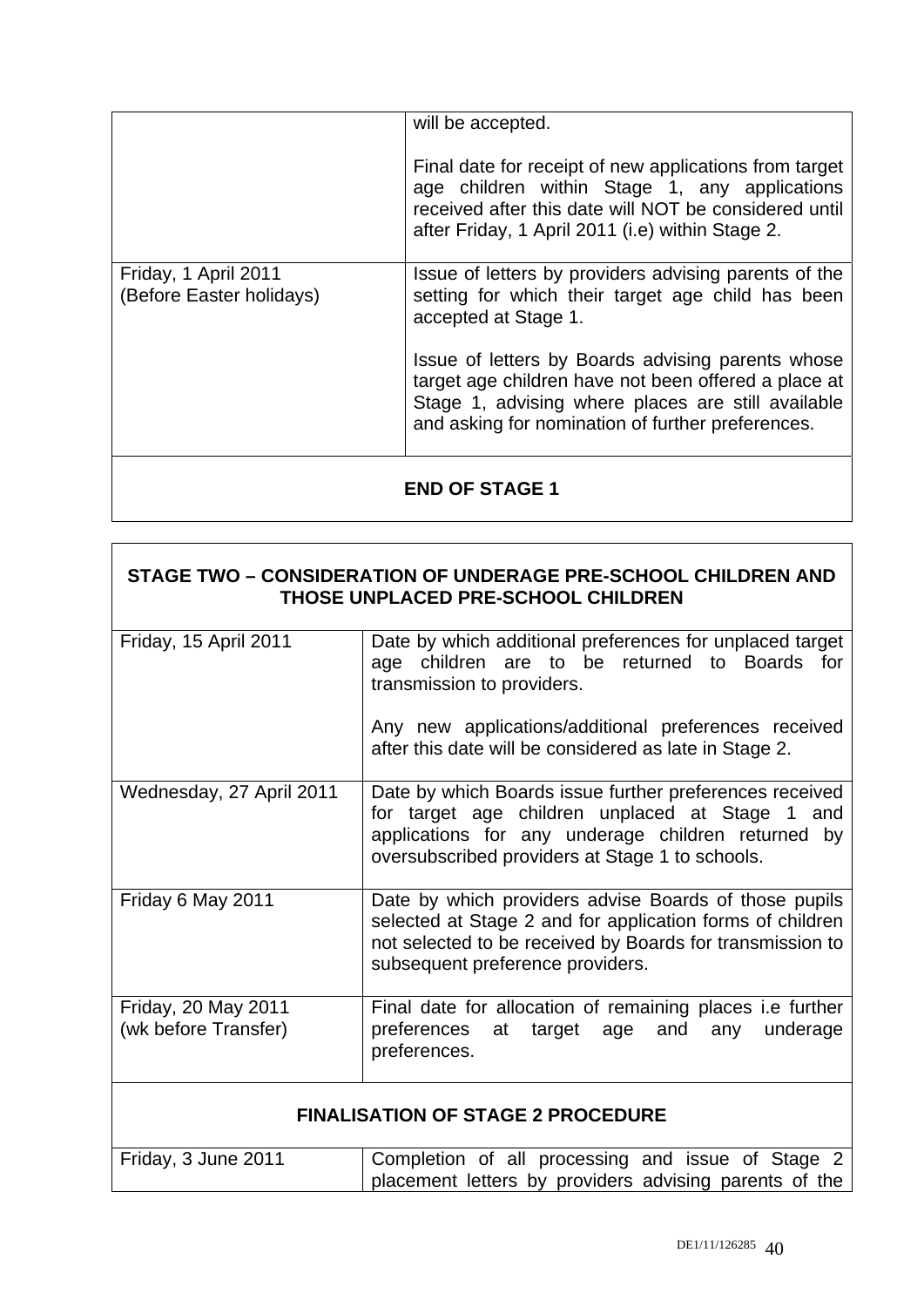|                                                  | setting for which their child has been accepted.<br>Issue of letters by Boards advising parents whose<br>children have not been offered a place at Stage 2 and<br>advising where places are still available and right of<br>appeal. |  |
|--------------------------------------------------|-------------------------------------------------------------------------------------------------------------------------------------------------------------------------------------------------------------------------------------|--|
| <b>COMPLETION OF APPLICATION PROCEDURE</b>       |                                                                                                                                                                                                                                     |  |
| Monday, 13 June 2011<br>(not later than 4.00 pm) | Final date for notice of intention to appeal against<br>Nursery School's admission decisions of Boards of<br>Governors to be received by Boards. (Stage 1 & Stage 2)                                                                |  |

Governors to be received by Boards. (Stage 1 & Stage 2)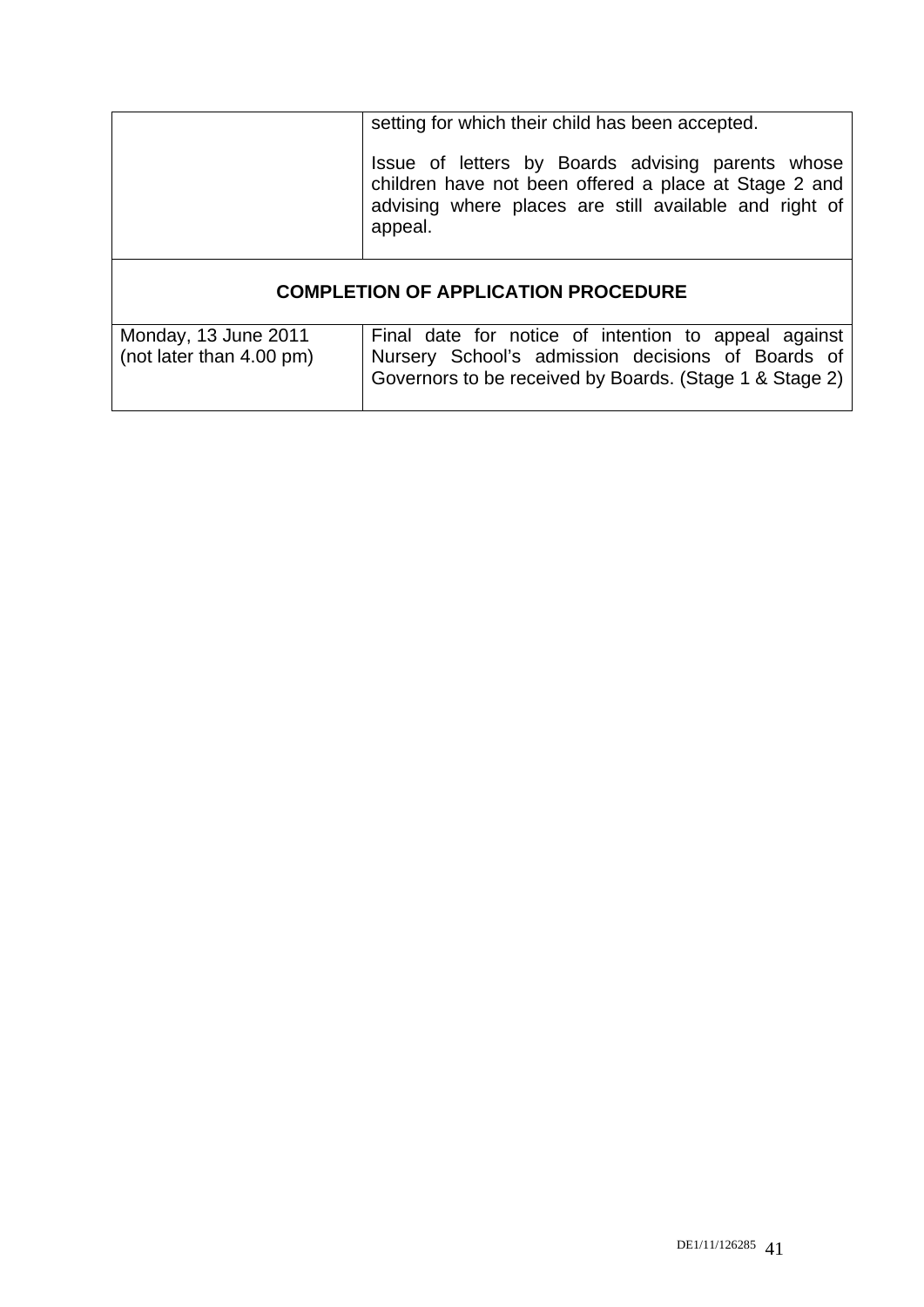#### **Sample Interactive Map**



#### Pre-school / Primary Provision in Belfast